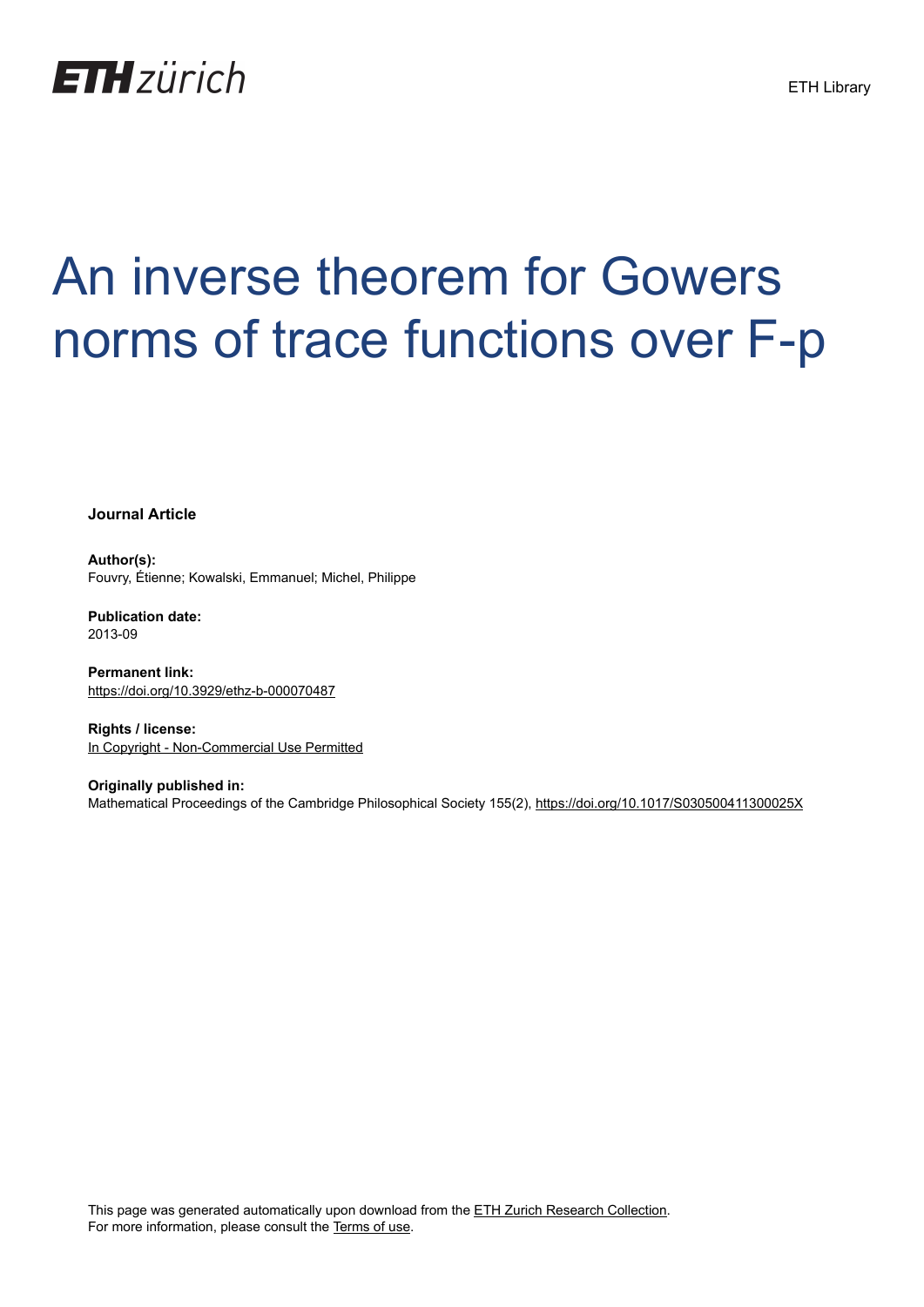*Math. Proc. Camb. Phil. Soc.* (2013), **155**, 277–295 -c *Cambridge Philosophical Society* 2013 doi:10.1017/S030500411300025X First published online 25 April 2013

# **An inverse theorem for Gowers norms of trace functions over F***<sup>p</sup>*

# BY ETIENNE FOUVRY† ´

*Université Paris Sud, Laboratoire de Mathématique, Campus d'Orsay,* 91405 *Orsay Cedex, France. e-mail*: etienne.fouvry@math.u-psud.fr

## EMMANUEL KOWALSKI

*ETH Zurich – D-MATH, R ¨ amistrasse ¨* 101, 8092 *Zurich, Switzerland. ¨ e-mail*: kowalski@math.ethz.ch

## AND PHILIPPE MICHEL‡

*EPFL/SB/IMB/TAN, Station* 8*, CH-*1015 *Lausanne, Switzerland. e-mail*: philippe.michel@epfl.ch

## (*Received* 29 *January* 2013)

#### *Abstract*

We study the Gowers uniformity norms of functions over **Z**/*p***Z** which are trace functions of  $\ell$ -adic sheaves. On the one hand, we establish a strong inverse theorem for these functions, and on the other hand this gives many explicit examples of functions with Gowers norms of size comparable to that of "random" functions.

## 1. *Introduction*

The *Gowers uniformity norms* were introduced by Gowers in his work on Szemerédi's theorem. As one sees from the definition (see [**18**, definition 11·2]), these norms (or a suitable power of them) have very algebraic definitions when applied to functions defined over a finite abelian group. In particular, one may consider a finite field *k*, and attempt to understand the Gowers norm of functions of algebraic nature on *k*. The most natural definition of such functions seems to be the *trace functions* of suitable sheaves, as we will recall below. Indeed, in recent works [5, 6, 7], we have shown that such functions (in the special case  $k = \mathbf{F}_p$ ) can be exploited powerfully in analytic arguments of various types (amplification method for averages against Fourier coefficients of modular forms, bilinear forms for averages over primes, etc).

In this paper, we consider the Gowers norms of trace functions. Maybe the most crucial issue in the study of these norms has been to understand which bounded functions have "large" Gowers norm, a suitable structural answer being known as an "inverse theorem" for these norms. As it turns out, the rigidity of the structure of trace functions, and especially

 $\dagger$  É. F. thanks ETH Zürich, EPF Lausanne and the Institut Universitaire de France for financial support.

<sup>‡</sup> Partially supported by the SNF (grant 200021-137488) and the ERC (Advanced Research Grant 228304).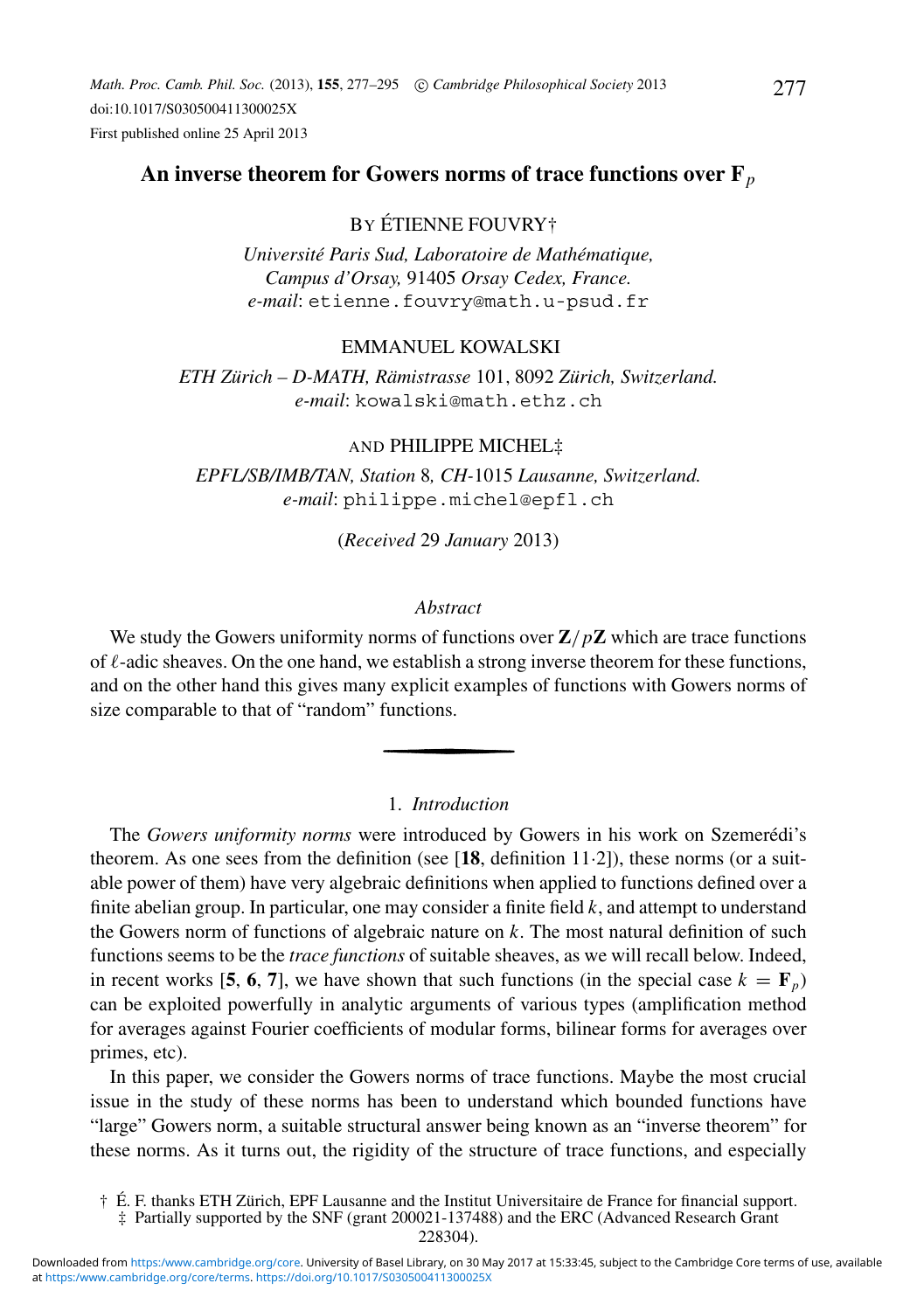Deligne's proof of the Riemann Hypothesis, also leads to a rather precise structure theorem for Gowers norms of trace functions over  $\mathbf{F}_p$ .

Although this was not anticipated at first, $<sup>1</sup>$  it also turns out that the estimates we obtain</sup> give many simple explicit examples of functions with Gowers norms of size comparable to that of "random" functions, in a precise sense recalled below. Since this fact may be of interest to people interested in pseudorandomness measures of various sequences (see also, among others, the papers [**17**] of Niederreiter and Rivat, [**16**] of Liu and [**9**] of Fouvry, Michel, Rivat and Sárközy), we first state a concrete result which does not require any advanced algebraic-geometry language. In the statement,  $\|\cdot\|_{U_d}$  is the *d*th Gowers uniformity norm (normalized as in [**18**, definition 11·2]), the definition of which is recalled in Section 2.

THEOREM 1.1. *For an odd prime p, and*  $x \in \mathbb{Z}/p\mathbb{Z}$ *, let:* 

$$
\varphi_1(x) = \left(\frac{f(x)}{p}\right); \tag{1-1}
$$

$$
\varphi_2(x) = e\left(\frac{\bar{x}}{p}\right) \text{ if } x \neq 0 \text{ and } \varphi_2(0) = 0; \tag{1.2}
$$

$$
\varphi_3(x) = \frac{S(x, 1; p)}{\sqrt{p}} \text{ if } x \neq 0 \text{ and } \varphi_3(0) = -\frac{1}{\sqrt{p}}; \tag{1.3}
$$

$$
\varphi_4(x) = \frac{1}{\sqrt{p}} \big( p - |\{(u, v) \in \mathbf{F}_p^2 \mid v^2 = u(u - 1)(u - x) \}|\big) \text{ if } x \notin \{0, 1\} \text{ and } (1 \cdot 4)
$$

$$
\varphi_4(0) = \varphi_4(1) = \frac{1}{\sqrt{p}};
$$

 $where f \in \mathbb{Z}[X]$  has degree  $m \geqslant 1$  and is not proportional to the square of another polyno*mial,*  $\left(\frac{1}{p}\right)$  *is the Legendre symbol, and S*(*a, b; c) is a classical Kloosterman sum. Then for*  $d \geqslant 1$ , we have

$$
\|\varphi_1\|_{U_d}^{2^d} \leq (5m + 10)^{(d+1)2^d} p^{-1},
$$
  
\n
$$
\|\varphi_2\|_{U_d}^{2^d} \leq 15^{(d+1)2^d} p^{-1},
$$
  
\n
$$
\|\varphi_3\|_{U_d}^{2^d} \leq 20^{(d+1)2^d} p^{-1},
$$
  
\n
$$
\|\varphi_4\|_{U_d}^{2^d} \leq 25^{(d+1)2^d} p^{-1}.
$$

*Remark* 1.1. In [18, exercise 11.1.17], Tao and Vu note that if  $\varphi$  is a *random function*, in the sense that the values  $\varphi(x)$ , for  $x \in \mathbf{F}_p$ , are independent random variables (on some probability space) with  $|\varphi(x)| \leq 1$  for all *x* and with expectation zero, then we have

$$
\mathbf{E}(\|\varphi\|_{U_d}^{2^d}) \ll p^{-1},
$$

where the implied constant depends only on *d*. Thus this result gives concrete examples of functions which are as uniform as random functions (note that, by Weil's bound for Kloosterman sums and by Hasse's bound for the number of points on elliptic curves over finite fields, we have  $|\varphi_3|, |\varphi_4| \leq 2$ ). We are not aware of previous examples with this property in the literature (though the cases of  $\varphi_1$  and  $\varphi_2$  are accessible to techniques based only on the Weil bounds for character sums.)

<sup>&</sup>lt;sup>1</sup> We thank B. Green for pointing out that this application of our result is of interest in combinatorics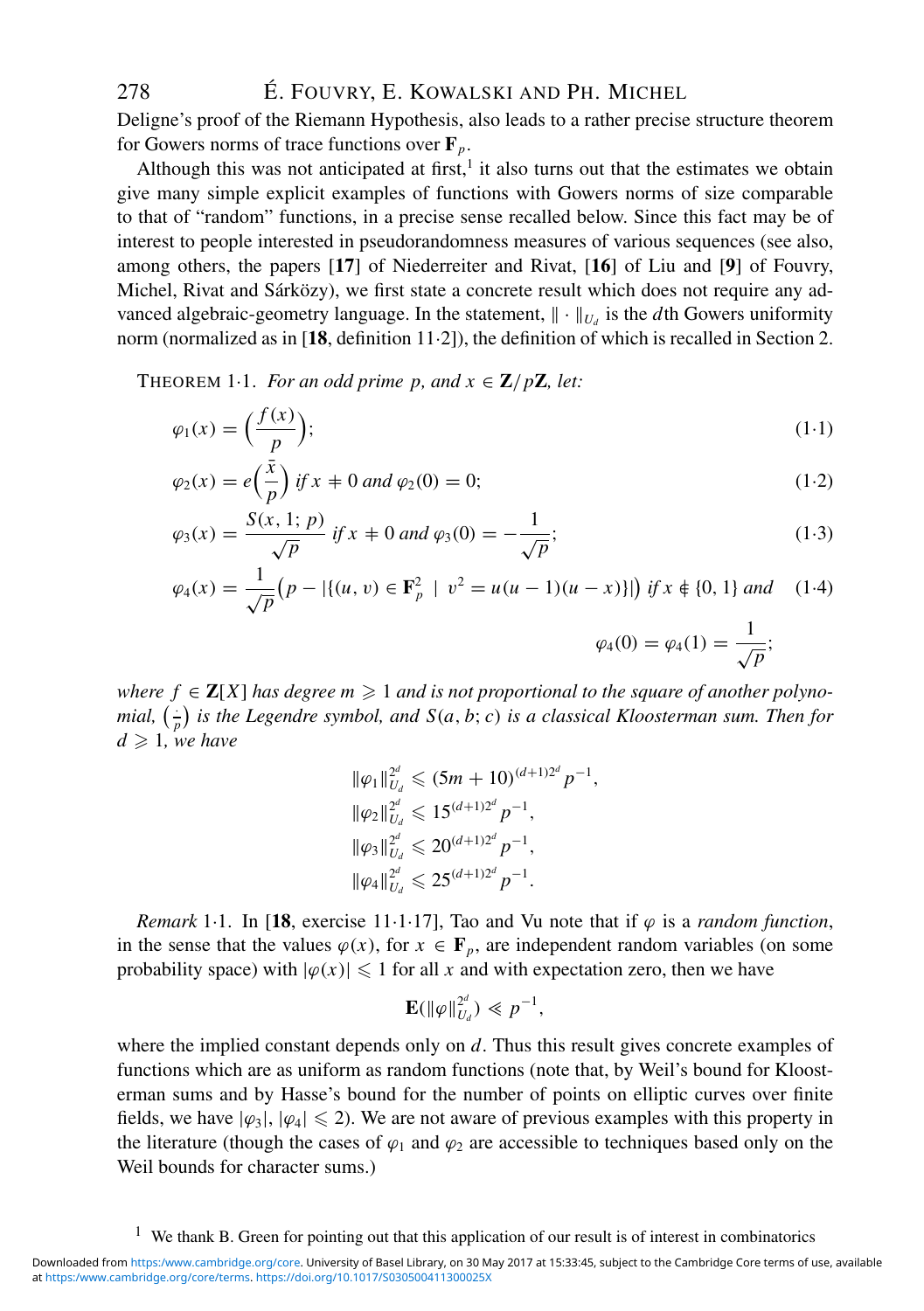We will explain the proof of this result in Section 4. We now discuss the inverse theorems for general trace functions. We first recall the general setup of these functions (further examples are given in Example 1 and in Section 3).

We fix a prime p and a finite field k of characteristic p. Let  $\ell + p$  be a prime number. For any algebraic variety  $X/k$ , any finite extension  $k'/k$  and  $x \in X(k')$ , we denote by  $t_{\mathcal{F},k'}(x)$ the value at *x* of the trace function of some  $\ell$ -adic (constructible) sheaf  $\mathcal{F}$  on  $X/k$ . We will write  $t_{\mathcal{F},k'}$  for the function  $x \mapsto t_{\mathcal{F},k'}(x)$  defined on  $X(k')$ .

We will always assume that some isomorphism  $\iota : \bar{\mathbf{Q}}_{\ell} \to \mathbf{C}$  has been chosen and we will allow ourselves to use it as an identification. Thus, for instance, by  $|t_{\mathcal{F},k}(x)|^2$ , we will mean  $|t(t_{\mathcal{F},k}(x))|^2$ .

Given any finite field *k* and any function  $\varphi : k \to \bar{\mathbf{Q}}_\ell$  or  $\varphi : k \to \mathbf{C}$ , we denote

$$
U_d(\varphi) = \|\varphi\|_{U_d}^{2^d}
$$

where  $\|\cdot\|_{U^d}$  is the *d*th uniformity norm, and

$$
U_d(\mathcal{F};k) = U_d(t_{\mathcal{F},k})
$$

(in fact, we will call  $U_d(\varphi)$  the Gowers *d*-pnorm of  $\varphi$  – the 'p' is silent, as in "ptarmigan" or "Psmith" – to avoid confusion.)

We will work mostly with middle-extension sheaves, in the sense of [12], i.e., constructible sheaves  $\mathcal F$  on  $\mathbf{A}^1/k$  such that, for any dense open set U on which  $\mathcal F$  is lisse, with open immersion  $j: U \hookrightarrow \mathbf{A}^1$ , we have

$$
\mathfrak{F}\simeq j_*j^*\mathfrak{F}.
$$

Given any constructible sheaf F, lisse on a dense open set  $U \subset \mathbf{A}^1$ , with  $j : U \hookrightarrow \mathbf{A}^1$  the open immersion, the direct image *j*∗F is the unique middle-extension sheaf on **A**<sup>1</sup> which is isomorphic to  $\mathcal F$  on  $U$ . In particular  $\mathcal F$  and  $j_*\mathcal F$  have the same trace functions on  $U$ , but those may differ at the singularities  $A<sup>1</sup> - S$ . Thus the middle-extension condition can be seen as ensuring that a lisse sheaf on an open set *U* of  $A<sup>1</sup>$  is extended "optimally" to all of  $A<sup>1</sup>$ .

As in [**13**, section 7], a middle-extension sheaf as above is called pointwise pure of weight 0, if  $j^* \mathcal{F}$  is pointwise pure of weight 0 on *U*, and it is called arithmetically irreducible (resp. semisimple, resp. geometrically irreducible, geometrically semisimple) if *j*<sup>∗</sup>F corresponds to an irreducible (resp. semisimple) representation of the fundamental group  $\pi_1(U, \bar{\eta})$  (resp. of the geometric fundamental group  $\pi_1(U \times \bar{k}, \bar{\eta})$ , for some geometric generic point  $\bar{\eta}$  of *U*. By the *semisimplification* of F, we mean the middle-extension sheaf

*j*∗F*ss*

where  $\mathcal{F}^{ss}$  is the semisimplification of the restriction of  $\mathcal F$  to  $U$ .

Note that

$$
t_{\mathcal{F},k}=t_{\mathcal{F}^{ss},k},
$$

so that for any question involving the trace function of  $\mathcal{F}$ , we may assume that the sheaf is arithmetically semisimple.

We measure the complexity of a sheaf on  $P<sup>1</sup>$  over a finite field by its *conductor*: if  $\mathcal F$  is such a sheaf, of rank rank(F) with singularities at  $Sing(f) \subset P^1$ , we define the *(analytic) conductor* of F to be

$$
c(\mathcal{F}) = \text{rank}(\mathcal{F}) + \sum_{x \in \text{Sing}(\mathcal{F})} \max(1, \text{Swan}_x(\mathcal{F})). \tag{1.5}
$$

at [https:/www.cambridge.org/core/terms.](https:/www.cambridge.org/core/terms) <https://doi.org/10.1017/S030500411300025X> Downloaded from <https:/www.cambridge.org/core>. University of Basel Library, on 30 May 2017 at 15:33:45, subject to the Cambridge Core terms of use, available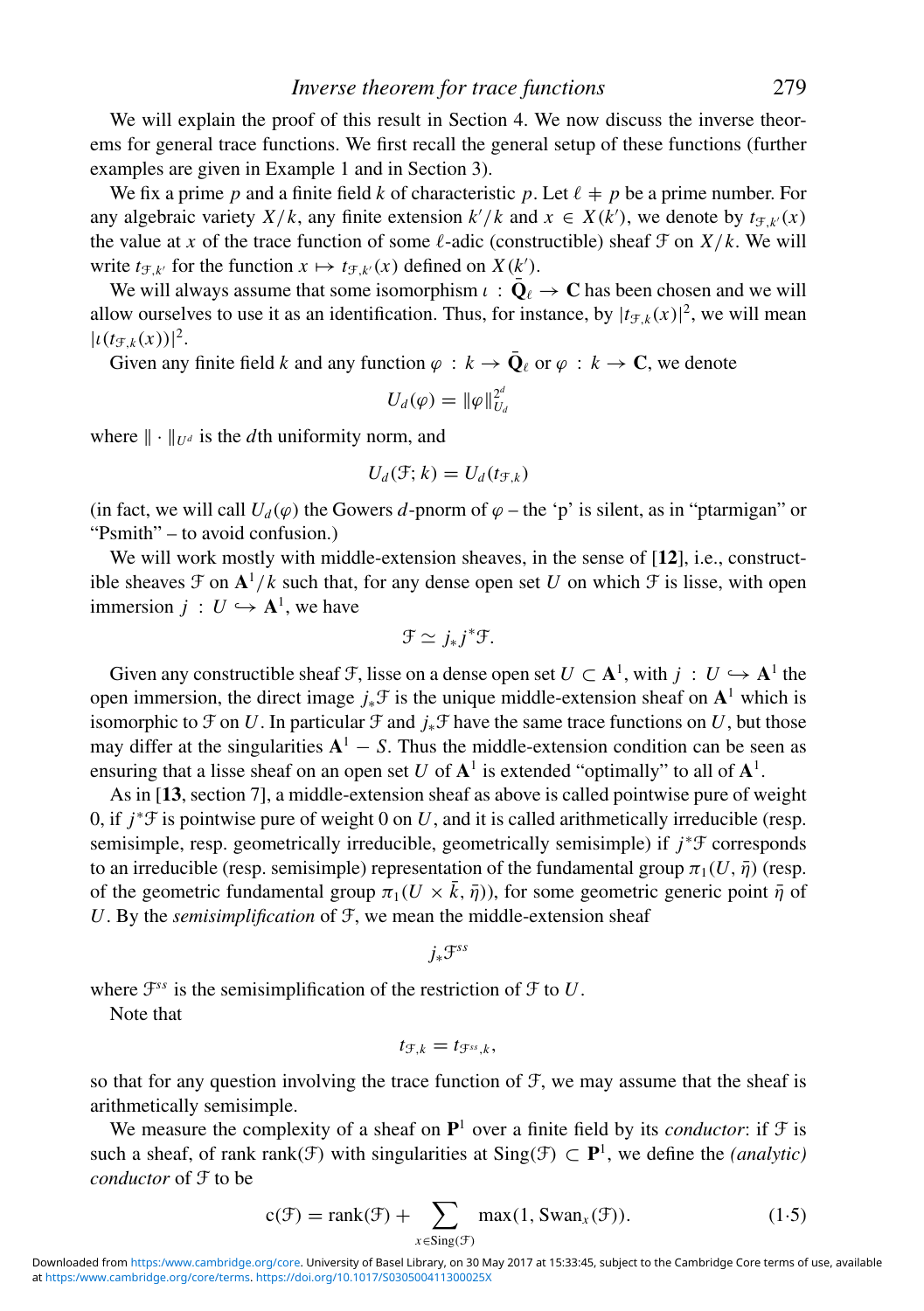An important subclass of sheaves is that of *tamely ramified* sheaves, which by definition are those where  $\text{Swan}_{x}(\mathcal{F}) = 0$  for all x, so that only the rank and number of singularities appear as measures of complexity.

If F is a sheaf on  $U \subset A^1 \subset P^1$ , the conductor is defined as that of the direct image to **P**<sup>1</sup> (i.e., the Swan conductor at any point  $x \in \mathbf{P}$ <sup>1</sup> is that of the invariants under inertia at *x* of the fiber of F over a generic geometric point.)

We now state a first version of our main structural result (see Theorem 4.1 for a more precise form from which it will be deduced; for technical reasons, we are currently only able to treat fully the case of prime fields  $k = \mathbb{Z}/p\mathbb{Z}$ , which is the most directly relevant to analytic number theory.)

THEOREM 1·2 (Algebraic structure theorem for Gowers norms). *Let p be a prime and* let  $\ell + p$  be an auxiliary prime. Let  $d \geqslant 1$  be an integer such that  $p > d$ .

Let  $\mathfrak F$  be a middle-extension  $\ell$ -adic sheaf on  $\mathbf A^1/\mathbf F_p$  which is pointwise pure of weight  $0$ *and arithmetically semisimple.*

*Then we can write*

$$
t_{\mathcal{F},\mathbf{F}_p}=t_1+t_2
$$

*where*  $t_1$  *and*  $t_2$  *are themselves trace functions and:* 

(i) *we have*

$$
U_d(t_1) \leqslant (5\,\mathrm{c}(\mathcal{F}))^{(d+1)2^d} \, p^{-1};\tag{1-6}
$$

(ii) *there exists some non-negative integer*  $j \leqslant \text{rank}(\mathcal{F}) \leqslant \text{c}(\mathcal{F})$ *, polynomials*  $P_i \in \mathbf{F}_p[X]$ *of degree at most d* − 1 *and coefficients*  $\beta_i$  *bounded by* rank( $\mathcal{F}$ ) *for* 1  $\leq i \leq j$ *, such that*

$$
t_2(x) = \sum_{i=1}^j \beta_i e\left(\frac{P_i(x)}{p}\right).
$$

Note that the condition  $p > d$  is certainly not a problem in this horizontal direction, where *p* is the main variable and we think of having sheaves  $\mathcal{F}_p$  for every *p* with conductor uniformly bounded as *p* varies (or even growing not too fast).

The more precise structural results will imply a particularly strong inverse theorem if  $\mathcal F$  is assumed to be geometrically irreducible (and will also imply Theorem 1·1).

COROLLARY 1.3 (Inverse theorem for irreducible sheaves). Let p,  $\ell$  and  $\mathcal{F}$  be as in the *theorem, and assume that* F *is geometrically irreducible. For d* < *p, exactly one of the following two possibilities holds*:

(i) *there exists*  $P \in \mathbf{F}_p[X]$  *of degree*  $\leq d-1$  *and a complex number*  $\alpha$  *of modulus* 1 *such that*

$$
t_{\mathcal{F},\mathbf{F}_p}(x) = \alpha e\left(\frac{P(x)}{p}\right) \tag{1.7}
$$

*for all*  $x \in \mathbf{F}_p$ ; (ii) *or we have*

$$
U_d(\mathcal{F}; \mathbf{F}_p) \leqslant (5\operatorname{c}(\mathcal{F}))^{(d+1)2^a} p^{-1}.
$$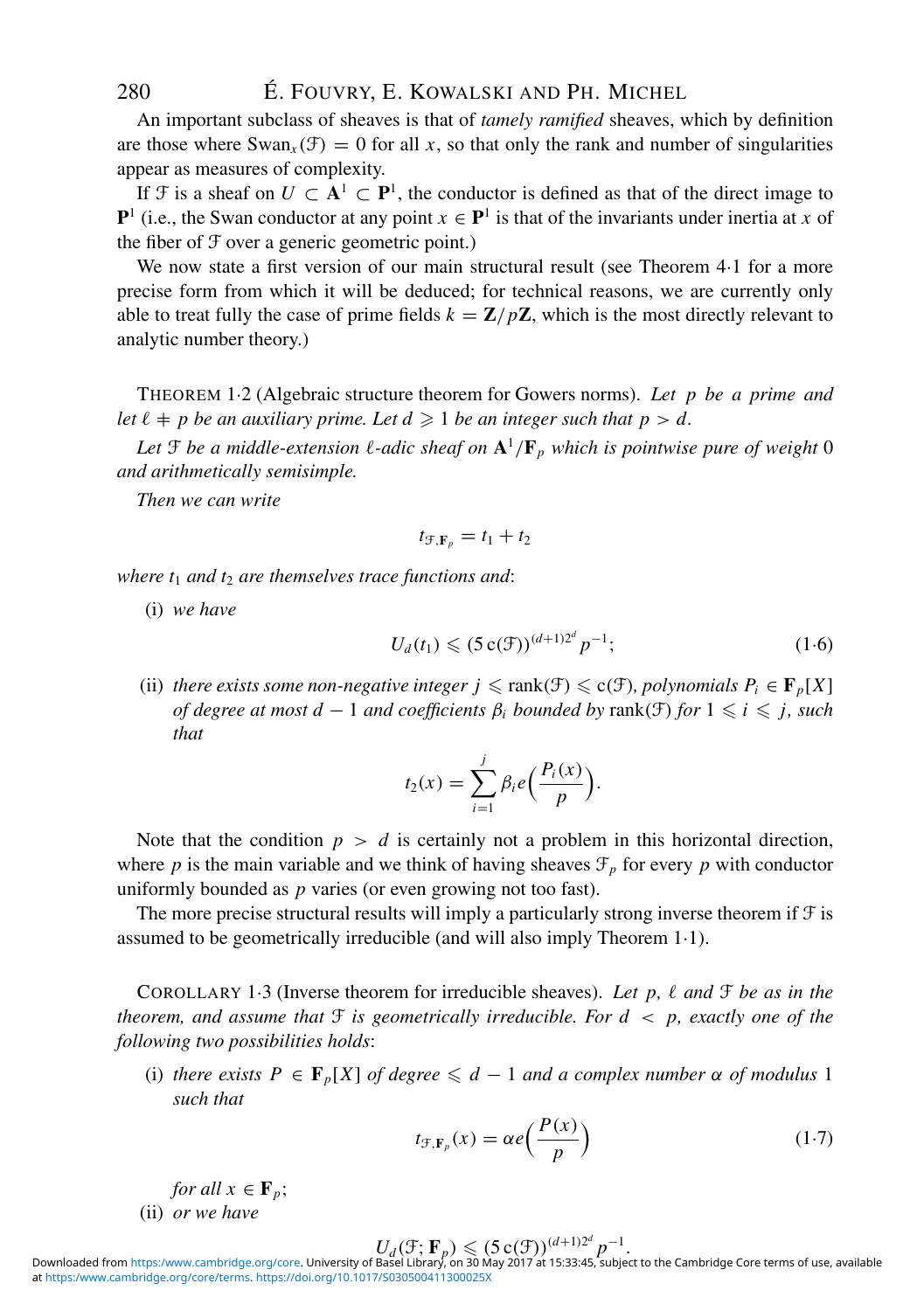*Remark* 1.2. Geometric irreducibility, for sheaves  $\mathcal F$  with small conductor, is equivalent with approximate  $L^2$ -normality of the trace function over  $\mathbf{F}_p$ , i.e., with the condition

$$
\frac{1}{p}\sum_{x\in\mathbf{F}_p}|t_{\mathcal{F},\mathbf{F}_p}(x)|^2\approx 1
$$

(see [**6**, lemma 3·5] for a precise statement of orthonormality for trace functions.)

The case of tamely ramified sheaves is also simpler since non-trivial Artin–Schreier sheaves are not tame. In fact, the technical difficulty in extending Theorem 1·2 to all finite fields, and the condition  $d < p$ , are then removed:

COROLLARY 1·4 (Inverse theorem for tame sheaves). *Let k be a finite field of character*istic p, let  $\ell + p$  be given and let  $\mathfrak F$  be a tamely ramified  $\ell$ -adic middle-extension sheaf on  $\mathbf{A}^1_k$  which does not geometrically contain the trivial sheaf. For  $d\geqslant 1,$  we have

$$
U_d(\mathcal{F};k) \leqslant (5\,\mathrm{c}(\mathcal{F}))^{(d+1)2^d} |k|^{-1}.
$$

*Remark* 1·3. Using the triangle inequality, these results of course extend to "small" linear combinations of trace functions, which include the (centered) characteristic functions of sets with algebraic structure (e.g., values of polynomials, or definable sets in the language of rings [**1**]). We study in [**8**] some aspects of the norms on functions over finite fields which arise naturally from this point of view.

A number of authors have proved inverse theorems for Gowers norms of functions over finite fields, the most general version being the one of Tao and Ziegler [**20**] (see also, without exhaustivity, the paper [**10**] of Green and Tao, and the earlier paper [**19**] of Tao and Ziegler; note also that, as shown in [**10**], and independently discovered by Lovett, Meshulam and Samorodnitsky, there do exist counterexamples in large characteristic to the most naive guess for an inverse theorem.) The focus in these papers is different: they consider arbitrary functions on  $k^n$  as *n* grows, and the finite field *k* is fixed (in [10], the functions involved are themselves polynomials).

The arguments in all these works are much more delicate than the ones of the present paper, and this applies even more to the article [**11**] of Green, Tao and Ziegler which establishes an inverse theorem for the Gowers norms on (in effect) **Z**/*N***Z**, where the main variable is indeed  $N \rightarrow +\infty$ . There also, polynomial phases do not give the only obstruction to having small Gowers norms, and more general objects related to nilmanifolds are required.

Our proof relies instead on the formalism of algebraic geometry and on the Riemann Hypothesis over finite fields. Thus this note is another illustration of the great power of Deligne's results, and of the interest in dealing with trace functions of arbitrary sheaves as objects of interest, and tools, in analytic number theory (a point of view which is already apparent in [**5**, **6**, **7**]).

*Example* 1. Possibly the simplest examples of trace functions modulo *p* are given by

$$
\varphi(x) = e\left(\frac{P(x)}{p}\right)
$$

where  $P \in \mathbb{Z}[X]$  is a polynomial. In that case, the associated sheaf is a so-called Artin-Schreier sheaf, denoted  $\mathcal{L}_{\psi(P)}$  for a suitable additive character  $\psi$ , and has rank 1. It is therefore geometrically irreducible. Its conductor is  $1 + \deg(P)$ , hence our theorem states that,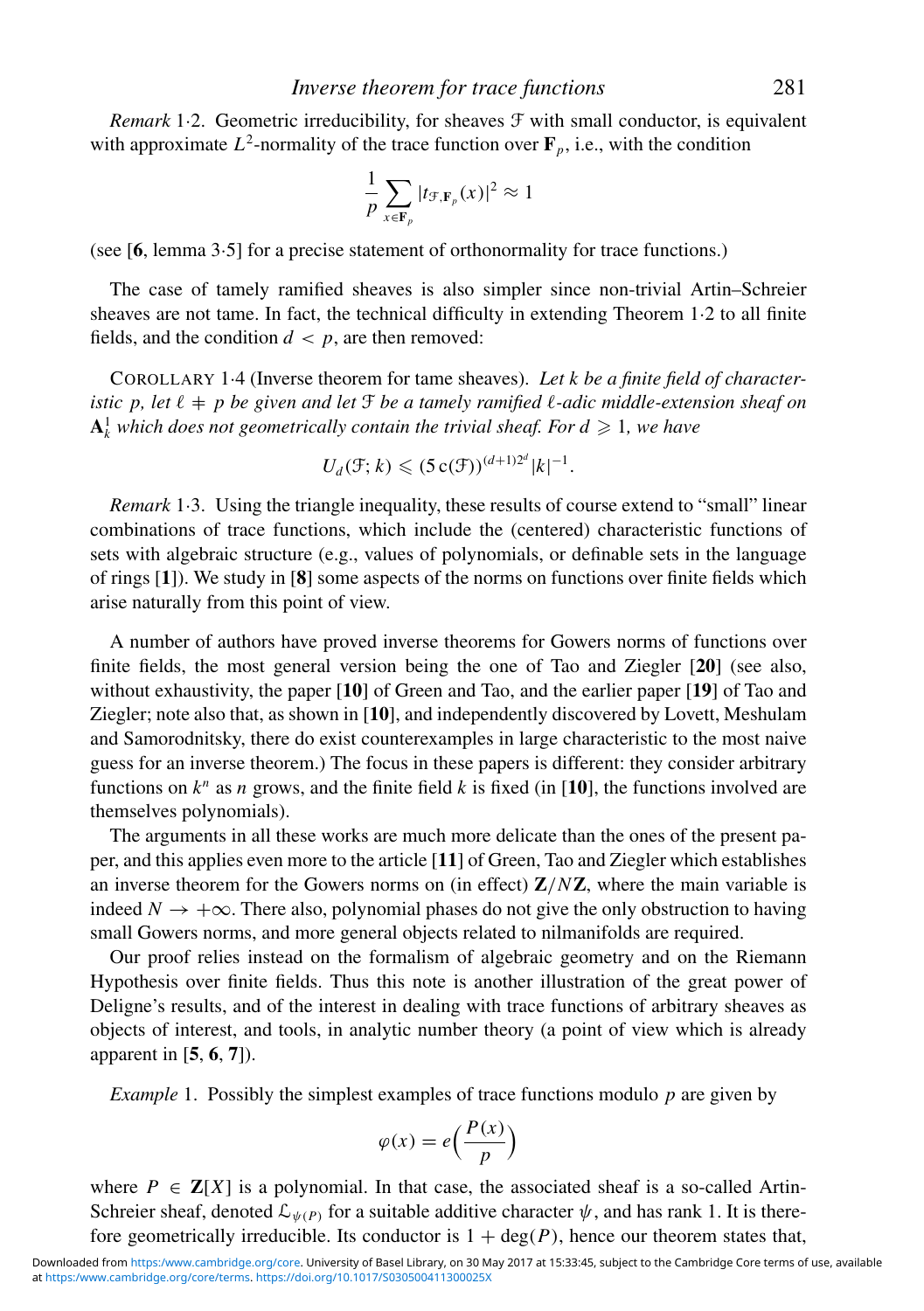for  $p > \deg(P)$ , we have

$$
\|\varphi\|_{U_d} \leq (5(1+\deg(P)))^{d+1} p^{-2^{-d}}
$$

for all  $d \leq \text{deg}(P)$ , where the implied constant depends only on  $\text{deg}(P)$  (on the other hand, it is easy to check that  $\|\varphi\|_{U_d} = 1$  if  $d > \deg(P)$ ). The reader may check that in this special case, our proof can be expressed using only Weil's theory of character sums in one variable.

In [**18**, exercise 11·1·12], Tao and Vu observe that one can prove elementarily the estimates

$$
\|\varphi\|_{U_d}\leqslant \Big(\frac{d-1}{p}\Big)^{2^{-\deg(P)}}
$$

for  $1 \le d \le \deg(P)$ , which is weaker in terms of p, except if  $d = \deg(P)$ .

#### *Notation*

As usual, |*X*| denotes the cardinality of a set, and we write  $e(z) = e^{2i\pi z}$  for any  $z \in \mathbb{C}$ . We write  $\mathbf{F}_p = \mathbf{Z}/p\mathbf{Z}$ .

By  $f \le g$  for  $x \in X$ , or  $f = O(g)$  for  $x \in X$ , where *X* is an arbitrary set on which *f* is defined, we mean synonymously that there exists a constant  $C \geq 0$  such that  $|f(x)| \leq$  $Cg(x)$  for all  $x \in X$ . The "implied constant" refers to any value of *C* for which this holds. It may depend on the set *X*, which is usually specified explicitly, or clearly determined by the context. We write  $f(x) \approx g(x)$  to mean  $f \le g$  and  $g \le f$ .

For a constructible sheaf  $\mathcal{F}$  on  $\mathbf{A}^1/k$ , and  $h \in k$ , we write  $[+h]^* \mathcal{F}$  for the pullback of  $\mathcal{F}$ under the map  $x \mapsto x + h$ . If F is a middle-extension sheaf on  $\mathbf{A}^1/k$ , we also write  $D(\mathcal{F})$  for the middle-extension dual of F, i.e., given a dense open set  $j : U \hookrightarrow A^1$  where F is lisse, we have

$$
D(\mathcal{F}) = j_{*}((j^{*}\mathcal{F})'),
$$

where the prime denotes the lisse sheaf of *U* associated to the contragredient of the representation of the fundamental group of *U* which corresponds to  $j^* \mathcal{F}$  (see [13, 7.3.1]). If  $\mathcal{F}$  is pointwise pure of weight 0, it is known that

$$
t_{\mathrm{D}(\mathcal{F}),k'}(x)=\overline{t_{\mathcal{F},k'}(x)}
$$

for all finite extensions  $k'/k$  and all  $x \in k'$  (this property is obvious for  $x \in U(k')$  and the point is that this extends to the singularities when the dual is suitably defined.) Note for instance that  $c(D(\mathcal{F})) = c(\mathcal{F})$ .

## 2. *Preliminaries*

We recall the inductive definition of the Gowers norms, as in [**18**, definition 11·2] (one can sheafify it for trace functions, i.e., one can see the Gowers norm of  $t_{F,k}$  as essentially the sum over  $x \in k$  of the trace function of a suitable "Gowers sheaf"  $\mathcal{U}_d(\mathcal{F})$ ; it might in fact be interesting to search for some kind of "motivic" inverse theorem for these Gowers sheaves, but we will not pursue this point of view in this paper).

*Definition* 1 (Gowers norms). Let *k* be a finite field and  $\varphi : k \to \mathbb{C}$  an arbitrary function. The  $U_d$ -norms of  $\varphi$  are defined inductively for  $d \geq 1$  by

$$
\|\varphi\|_{U_1}^2 = \frac{1}{|k|^2} \sum_{h \in k} \sum_{x \in k} \varphi(x+h) \overline{\varphi(x)}
$$

at [https:/www.cambridge.org/core/terms.](https:/www.cambridge.org/core/terms) <https://doi.org/10.1017/S030500411300025X> Downloaded from <https:/www.cambridge.org/core>. University of Basel Library, on 30 May 2017 at 15:33:45, subject to the Cambridge Core terms of use, available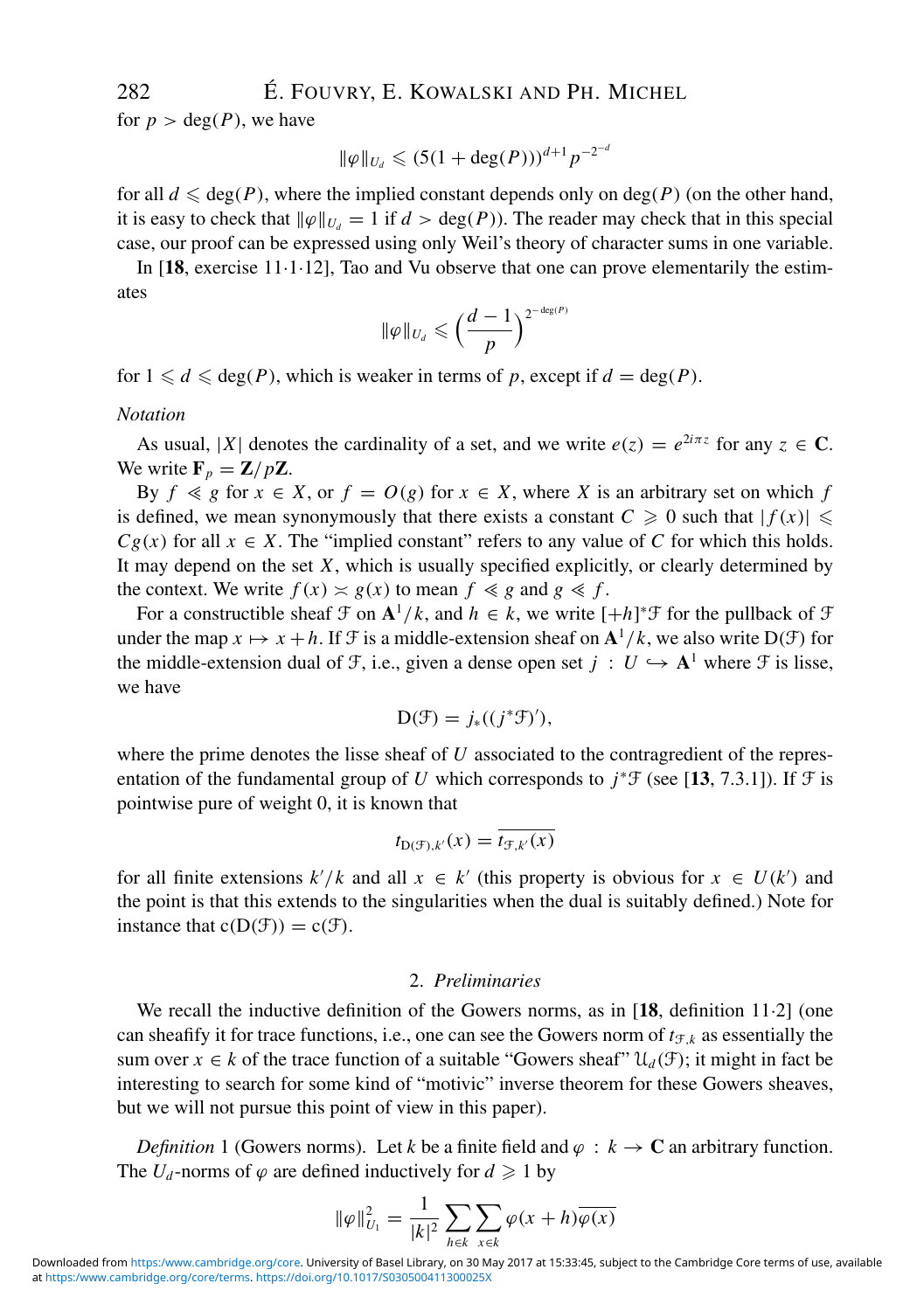and

$$
\|\varphi\|_{U_{d+1}}^{2^{d+1}} = \frac{1}{|k|} \sum_{h \in k} \|\xi_h(\varphi)\|_{U_d}^{2^d}
$$

for  $d \geqslant 1$ , where

$$
\xi_h(\varphi)(x) = \varphi(x+h)\overline{\varphi(x)}.
$$

We wish to apply this recursive definition to trace functions. We first observe the trivial bound: recalling that

$$
|t_{\mathcal{F},k}(x)| \leqslant \text{rank}(\mathcal{F})
$$

for all  $x \in k$  if  $\mathcal F$  is a middle-extension sheaf on  $\mathbf{A}^1/k$  which is pointwise pure of weight 0, we get:

COROLLARY 2.1. Let  $\mathcal{F}$  be pointwise pure of weight 0 and rank  $r \geqslant 1$ . Then for  $d \geqslant 1$ , *we have*

$$
0 \leqslant U_d(\mathfrak{F}; k) \leqslant r^{2^d} \leqslant c(\mathfrak{F})^{2^d}.
$$

Now we get a sheaf-theoretic interpretation of the recursive definition of Gowers norms. Given a middle-extension sheaf  $\mathcal F$  and  $h \in k$ , the trace function of the constructible sheaf

$$
\xi_h(\mathcal{F}) = [+h]^* \mathcal{F} \otimes D(\mathcal{F})
$$

coincides with

ξ $_h(t$ <sub>F,*k*</sub>),

"almost everywhere". Precisely it does at any *x* which is not a singularity of either  $[+h]^* \mathcal{F}$ or  $D(f)$  (this is clear if *x* is a singularity for neither of these, and easy to see when *x* is a singularity of one of them only). In fact, denoting by *S* the set of singularities of  $\mathcal{F}$  in  $\mathbf{A}^1$ , we have

$$
t_{\xi_h(\mathcal{F}),k} = \xi_h(t_{\mathcal{F},k})
$$

as functions on *k* provided

$$
h \notin E = \{ h \in k^{\times} \mid S \cap (S - h) \neq \emptyset \},
$$

and moreover  $\xi_h(\mathcal{F})$  is a middle-extension sheaf on  $\mathbf{A}^1$  for  $h \notin E$ . Note that

$$
|E| \leqslant |S|(|S|-1) \leqslant c(\mathfrak{F})(c(\mathfrak{F})-1)
$$

since any  $h \in E$  is a difference of two (distinct) elements of *S*, and hence we get:

LEMMA 2.2. Let k be a finite field, and let  $\mathfrak F$  be an  $\ell$ -adic middle-extension sheaf on **A**<sup>1</sup>/*k which is pointwise pure of weight* 0*. Denote*

$$
\xi_h(\mathcal{F}) = [+h]^*\mathcal{F} \otimes D(\mathcal{F})
$$

*for given*  $\mathcal F$  *and*  $h \in k$ . Then  $\xi_h(\mathcal F)$  *is a constructible sheaf, which is tame if*  $\mathcal F$  *is tame. Further, let*

 $E = \{h \in k^{\times} \mid S \cap (S - h) \neq \emptyset\}, \text{ where } S = \{\text{singularities of } \mathcal{F}\}.$ 

at [https:/www.cambridge.org/core/terms.](https:/www.cambridge.org/core/terms) <https://doi.org/10.1017/S030500411300025X> Downloaded from <https:/www.cambridge.org/core>. University of Basel Library, on 30 May 2017 at 15:33:45, subject to the Cambridge Core terms of use, available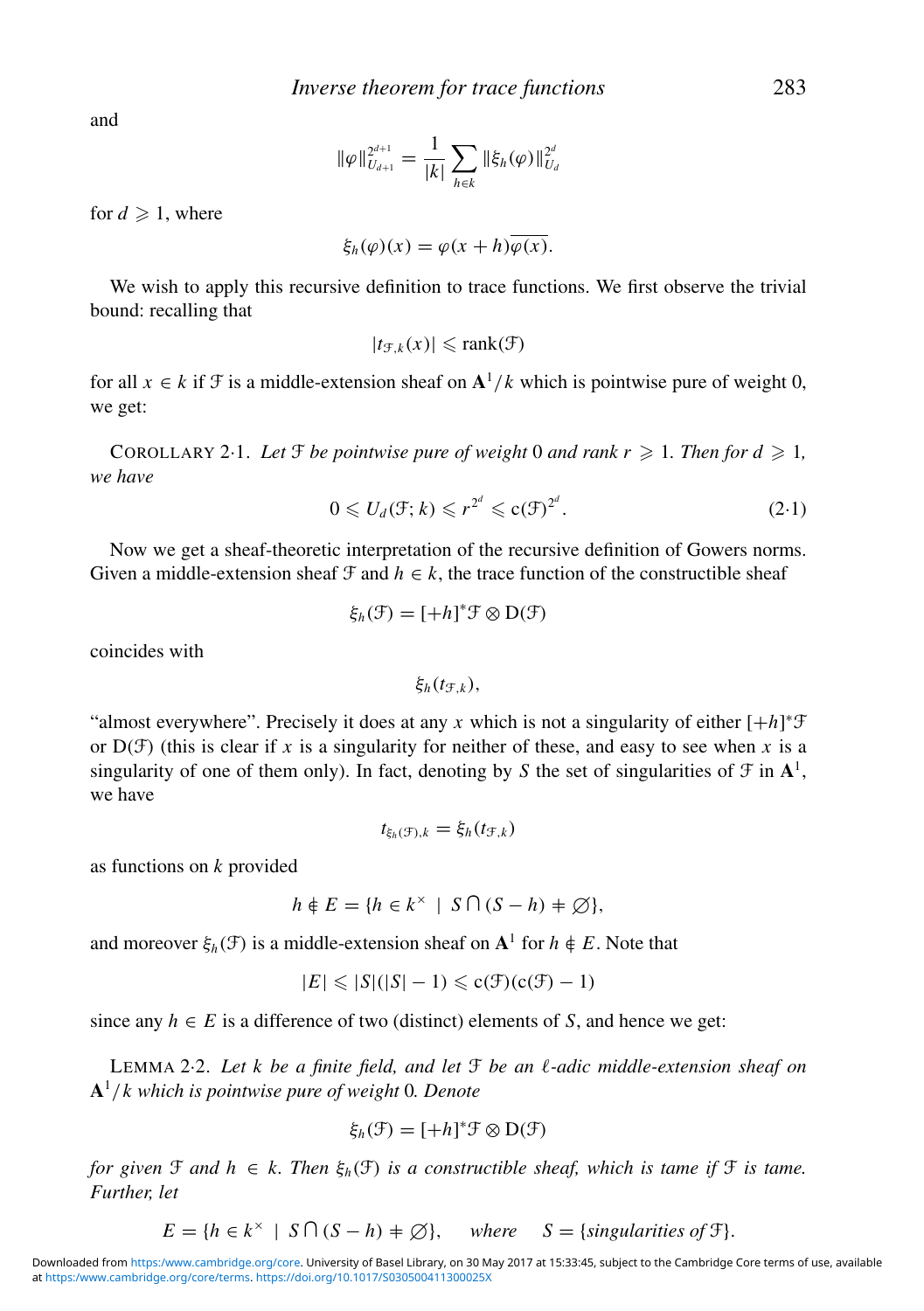*Then each*  $\xi_h(\mathfrak{F})$  *with*  $h \notin E$  *is a middle-extension sheaf on*  $\mathbf{A}^1/k$ *, pointwise pure of weight* 0*, and we have*

$$
U_{d+1}(\mathcal{F};k) = \frac{1}{|k|} \sum_{h \in k - E} U_d(\xi_h(\mathcal{F});k) + \theta \frac{|E| \operatorname{rank}(\mathcal{F})^{2^{d+1}}}{|k|}
$$
(2.2)

*for any*  $d \ge 1$ *, where*  $|\theta| \le 1$ *.* 

*Proof.* Since it is clear that  $\xi_h(\mathcal{F})$  is indeed tame if  $\mathcal{F}$  is, the only thing that remains is to justify the error term in (2·2). But if  $\varphi = t_{\mathcal{F},k}$ , we have a trivial bound

$$
\frac{1}{|k|}U_d(\xi_h(\varphi)) \leqslant \text{rank}(\mathcal{F})^{2\cdot 2^d} |k|^{-1}
$$

for any  $h \in k$  (similar to the previous corollary), hence the result.

We now state the essential result that allows us to get optimal bounds, which is a general version of the Riemann Hypothesis, for sums in one variable. The version we use is as follows:

THEOREM 2.3 (Deligne). Let p be a prime number and  $\mathcal F$  an  $\ell$ -adic middle-extension *sheaf on*  $\mathbf{A}^1/k$ , pointwise pure of weight 0, such that  $H_c^2(\mathbf{A}^1 \times \bar{k}, \mathcal{F}) = 0$ . Then we have

$$
\left|\sum_{x\in k}t_{\mathcal{F},k}(x)\right|\leqslant 2\operatorname{c}(\mathcal{F})^2\sqrt{|k|}.
$$

*Proof.* By the Grothendieck–Lefschetz trace formula and the Riemann Hypothesis, we have

$$
\left|\sum_{x\in k} t_{\mathcal{F},k}(x)\right| \leqslant \dim H_c^1(\mathbf{A}^1 \times \bar{k}, \mathcal{F})\sqrt{|k|}
$$

since  $H_c^0(\mathbf{A}^1 \times \bar{k}, \mathcal{F}) = H_c^2(\mathbf{A}^1 \times \bar{k}, \mathcal{F}) = 0.$ 

By the Euler–Poincaré formula of Grothendieck–Ogg–Shafarevich (see, e.g., [15, chapter 14]), we also know that, under our assumptions, we have

$$
\dim H_c^1(\mathbf{A}^1 \times \bar{k}, \mathcal{F}) = -\chi_c(\mathbf{A}^1 \times \bar{k}, \mathcal{F})
$$
  
= 
$$
\sum_{x \in \text{Sing}(\mathcal{F})} \text{Swan}_x(\mathcal{F}) + \sum_{x \in \text{Sing}(\mathcal{F}) \cap \mathbf{A}^1} (\text{rank}(\mathcal{F}) - \dim \mathcal{F}_x) - \text{rank}(\mathcal{F})
$$
  

$$
\leq c(\mathcal{F}) + \text{rank}(\mathcal{F}) |\text{Sing}(\mathcal{F})|
$$
  

$$
\leq 2 c(\mathcal{F})^2
$$

hence the result.

## 3. *Further examples*

In this section, we will simply give a few examples of trace functions of various kinds. The remainder of the proof of Theorem 1·2 is found in Section 5, after a statement of a stronger structural result in Section 4.

*Example* 2 (Mixed characters). If  $U \hookrightarrow A<sup>1</sup>$  is a dense open subset (defined over *k*), and *f*<sub>1</sub> (resp. *f*<sub>2</sub>) is a regular function *f*<sub>1</sub> :  $U \rightarrow A^1$  (resp. a non-zero regular function *f*<sub>2</sub> :  $U \rightarrow G_m$ ) both defined over *k*, one has the Artin–Schreier–Kummer lisse sheaf

$$
\mathfrak{F} = \mathcal{L}_{\psi(f_1)} \otimes \mathcal{L}_{\chi(f_2)}
$$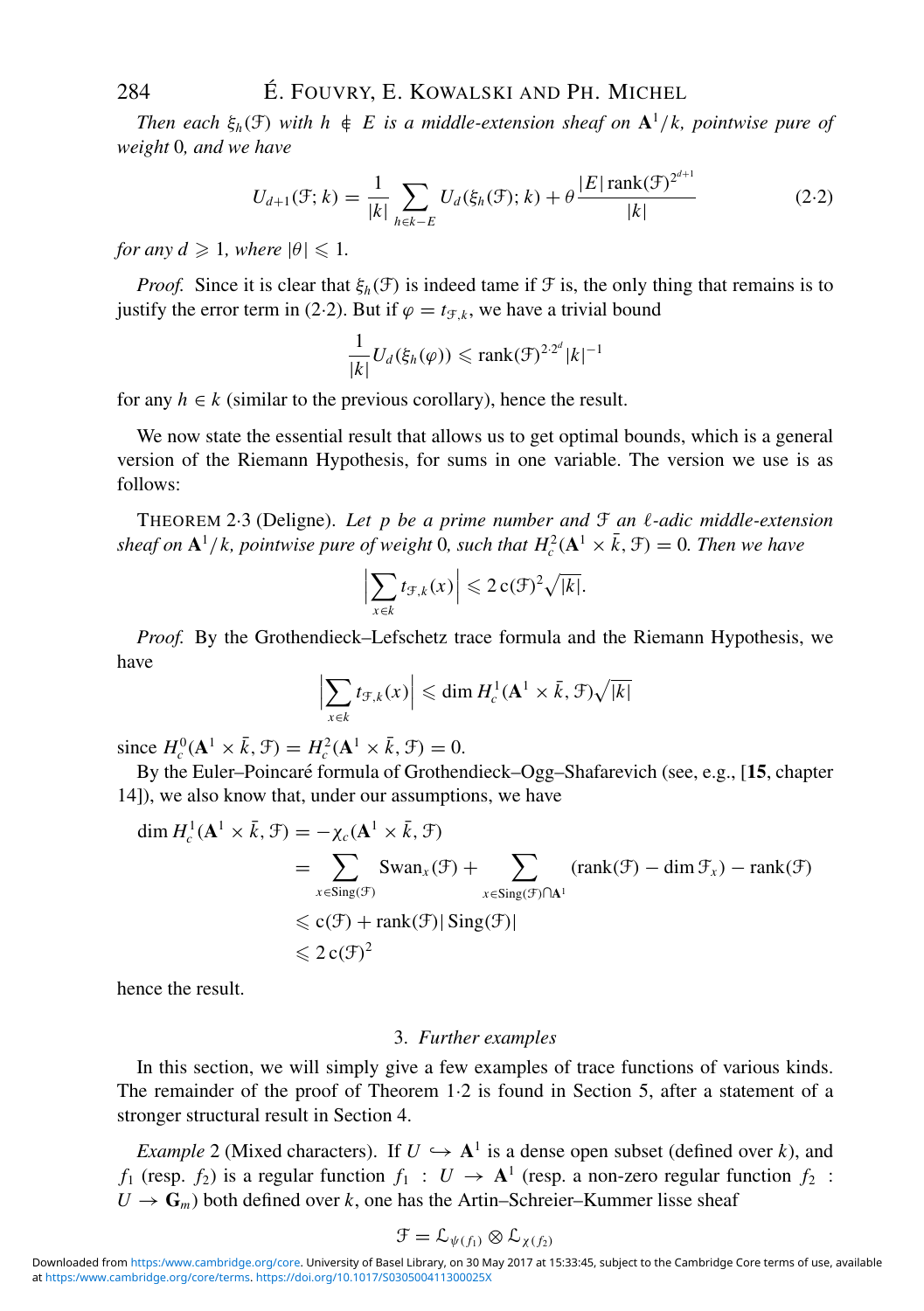defined for any non-trivial additive character  $\psi : k \to \bar{Q}_\ell^\times$  and multiplicative character  $\chi : k^{\times} \to \bar{\mathbf{Q}}_{\ell}^{\times}$ , which satisfy

$$
t_{\mathcal{F},k}(x) = \psi(f_1(x))\chi(f_2(x))
$$

for  $x \in U(k)$ . These sheaves are all of rank 1 (in particular, they are geometrically irreducible) and pointwise pure of weight 0. Moreover, possible geometric isomorphisms among them are well understood (see, e.g., [2, Sommes trigonométriques  $(3.5.4)$ ]): if  $(g_1, g_2)$  is another pair of functions we have

$$
\mathcal{L}_{\psi(f_1)} \otimes \mathcal{L}_{\chi(f_2)} \simeq \mathcal{L}_{\psi(g_1)} \otimes \mathcal{L}_{\chi(g_2)}
$$

if and only if: (1)  $f_1 - g_1$  is of the form

$$
f_1 - g_1 = h^{|k|} - h + C
$$

for some regular function *h* on *U* and some constant  $C \in \bar{k}$ ; (2)  $f_2/g_2$  is of the form

$$
\frac{f_2}{g_2} = Dh^d
$$

where  $d \geq 2$  is the order of the multiplicative character  $\chi$ , *h* is a non-zero regular function on *U* and  $D \in \overline{k}^{\times}$ .

Furthermore, the conductor of these sheaves is fairly easy to compute. The singularities are located (at most) at  $x \in \mathbf{P}^1 - U$ . For each such x, the Swan conductor at x is determined only by  $f_1$ , and is bounded by the order of the pole of  $f_1$  (seen as a function  $\mathbf{P}^1 \to \mathbf{P}^1$ ) at *x* (there is equality if this order is  $\langle |k| \rangle$ .).

In particular, if  $f_1 = 0$  and  $f_2$  is not a *d*th power, then  $\mathcal F$  is tamely ramified everywhere, geometrically irreducible and non-trivial, so that Corollary 1·4 applies (over arbitrary finite fields).

*Example* 3 (Families of Kloosterman sums). Deligne proved that, for any p and  $\ell \neq p$ , and any non-trivial additive character  $\psi$ , there exists a middle-extension sheaf  $\mathcal{K}\ell$  on  $\mathbf{P}^1/\mathbf{F}_p$ which is pointwise pure of weight 0, geometrically irreducible, lisse on **G***m*, and satisfies

$$
t_{\mathcal{K}\ell,k}(a) = -\frac{1}{\sqrt{|k|}} \sum_{x \in k^{\times}} \psi(ax + x^{-1})
$$

for any finite extension  $k/\mathbf{F}_p$  and  $a \in k$ . This sheaf is of rank 2, tamely ramified at 0 and wildly ramified at  $\infty$  with Swan conductor 1, so that  $c(\mathcal{K}\ell) = 2 + 1 + 1 = 4$ .

*Example* 4 (Point-counting functions). The following examples have been studied by Katz [**13**, example 7·10·2]. Let *C*/*k* be a smooth projective geometrically connected algebraic curve, and

$$
f\,:\,C\longrightarrow\mathbf{P}^1
$$

a non-constant map defined over *k* of degree  $d < p$ . Let  $D \subset C$  be the divisor of poles of *f* . Let  $Z \subset C - D$  be the set of zeros of the differential *df*, and let  $S = f(Z)$  be the set of singular values of *f* . Then, denoting by

$$
f_0\,:\,C-D\longrightarrow \mathbf{A}^1
$$

the restriction of  $f$  to  $C - D$ , the sheaf

$$
\mathcal{F}_f = \ker(\mathrm{Tr} : f_{0,*} \bar{\mathbf{Q}}_\ell \longrightarrow \bar{\mathbf{Q}}_\ell)
$$

at [https:/www.cambridge.org/core/terms.](https:/www.cambridge.org/core/terms) <https://doi.org/10.1017/S030500411300025X> Downloaded from <https:/www.cambridge.org/core>. University of Basel Library, on 30 May 2017 at 15:33:45, subject to the Cambridge Core terms of use, available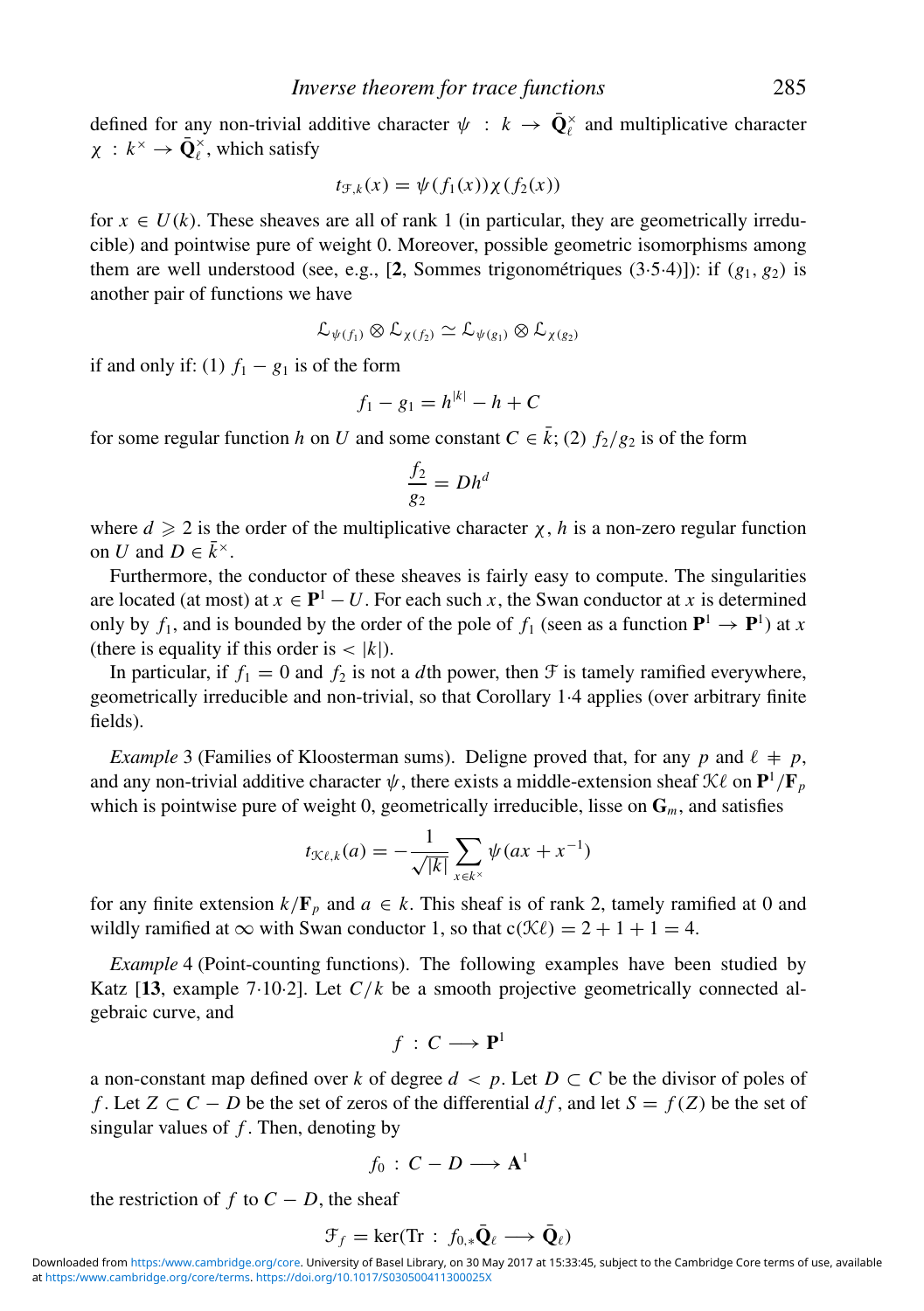is a middle-extension sheaf on  $A^1/k$ , of rank deg( $f$ ) – 1, pointwise pure of weight 0 and lisse on  $A^1 - S$  with

$$
t_{\mathcal{F}_f,k}(x) = |\{ y \in C(k) \mid f(y) = x \}| - 1
$$

for  $x \in k - S$ . This sheaf is also everywhere tamely ramified, so its conductor is  $|Z|$  +  $deg(f) - 1$ .

In many cases,  $\mathcal{F}_f$  is also geometrically irreducible. For instance, this happens when  $f$  is *supermorse*, defined to mean that  $deg(f) < p$ , that all zeros of  $df$  are simple, and that f separates these zeros (i.e.,  $|S|=|Z|$ ).

*Example* 5 (Further formalism). There exists a Fourier transform on middle-extension sheaves corresponding to the Fourier transform of trace functions, which was defined by Deligne and developed especially by Laumon; precisely, consider a middle-extension sheaf  $\mathcal F$  which is geometrically irreducible, of weight 0, and not geometrically isomorphic to  $\mathcal L_{\psi}$ for some additive character  $\psi$ . Fix a non-trivial additive character  $\psi$ . Then the Fourier transform  $\mathcal{G} = FT_{\psi}(\mathcal{F})(1/2)$  satisfies

$$
t_{\mathcal{G},k}(t) = -\frac{1}{\sqrt{|k|}} \sum_{x \in k} t_{\mathcal{F},k}(x) \psi(tx)
$$

for  $t \in k$ , and it is a middle-extension sheaf, geometrically irreducible and pointwise pure of weight 0 (see [**13**, section 7] for a survey and details). Moreover, one can show that the conductor of  $\mathcal{G}$  is bounded polynomially in terms of the conductor of  $\mathcal{F}$  (see, e.g., [5, proposition 7·2], though the definition of conductor is slightly different there).

In particular, applying the Fourier transform to the previous examples, we find many examples of one-parameter families of exponential sums arising as trace functions with bounded conductor, namely

$$
x \longmapsto -\frac{1}{\sqrt{|k|}} \sum_{y \in (C-D)(k)} e\left(\frac{xf(y)}{p}\right)
$$

for the sheaves  $\mathcal{F}_f$ , and

$$
x \longmapsto -\frac{1}{\sqrt{|k|}} \sum_{y \in k} \chi(f_2(y)) \psi(f_1(y) + xy)
$$

for Artin–Schreier–Kummer sheaves (for instance, the Kloosterman sums  $\mathcal{K}\ell$  of Example 3 can be seen as the Fourier transform of the Artin–Schreier sheaf  $\mathcal{L}_{\psi(x^{-1})}$ .)

## 4. *Refined structural results*

We will deduce Theorem 1·2 from the following result which gives stronger structural information concerning the Gowers pnorms of trace functions of middle-extension sheaves.

THEOREM 4.1 (Structure theorem for Gowers norms, II). Let p be a prime and let  $\ell + p$ *be an auxiliary prime. Let*  $d \geqslant 1$  *be an integer such that*  $p > d$ *.* 

Let  $\mathfrak F$  be a middle-extension  $\ell$ -adic sheaf on  $\mathbf A^1/\mathbf F_p$  which is pointwise pure of weight  $0$ *and arithmetically semisimple. Then one of the following two conditions holds*:

(i) *there exists an additive character*  $\psi$  *of*  $\mathbf{F}_p$ *, possibly trivial, and a polynomial*  $P \in$ **F***p*[*X*] *of degree at most d* − 1 *such that* F *geometrically contains the Artin–Schreier sheaf*  $\mathcal{L}_{\psi(P)}$ ;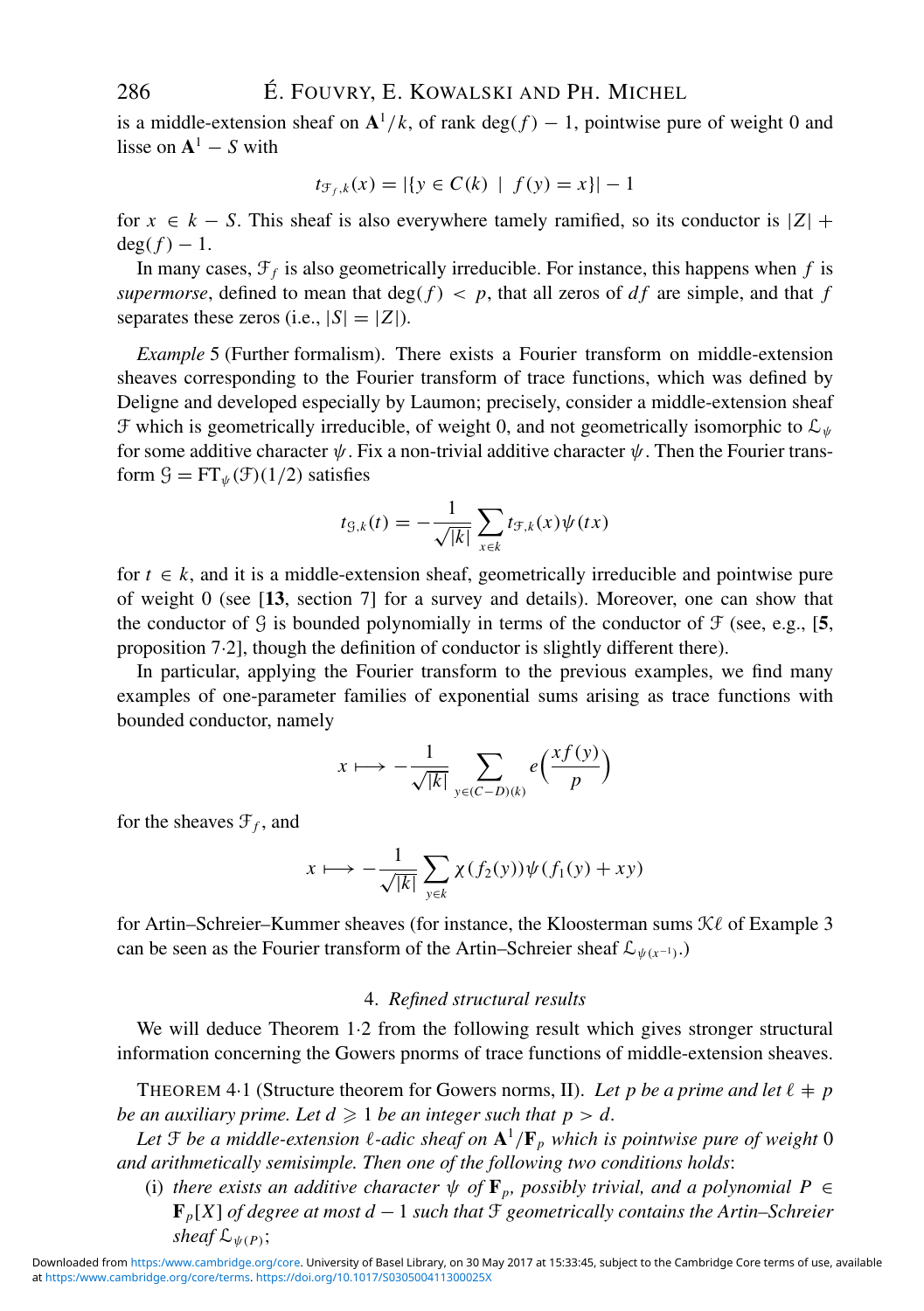(ii) *or else we have*

$$
U_d(\mathcal{F}; \mathbf{F}_p) \leqslant (5 \operatorname{c}(\mathcal{F}))^{(d+1)2^d} p^{-1}.
$$
 (4.1)

In this section, before proving this result, we check that it implies all our previous statements.

*Proof of Theorem* 1.2. Let  $\mathcal F$  satisfy the assumptions of Theorem 1.2. Since it is arithmetically semisimple, we can write

$$
\mathcal{F} = \mathcal{F}_1 \oplus \mathcal{F}_2,
$$

where  $\mathcal{F}_2$  is the sum of all irreducible components of  $\mathcal F$  which are geometrically isomorphic to an Artin–Schreier sheaf  $\mathcal{L}_{\psi(P)}$  for some polynomial *P* of degree  $\leq d-1$ . We then have

$$
t_{\mathcal{F},\mathbf{F}_p}=t_1+t_2, \text{ with } t_i=t_{\mathcal{F}_i,\mathbf{F}_p}.
$$

Now we apply Theorem 4.1 to  $\mathcal{F}_1$  and  $\mathcal{F}_2$  separately. By construction, the first part of the dichotomy can not hold for  $\mathcal{F}_1$ , and hence we get the desired estimate

$$
U_d(t_1)=U_d(\mathcal{F}_1;\mathbf{F}_p)\leqslant (5\,\mathrm{c}(\mathcal{F}))^{(d+1)2^d}p^{-1},
$$

by  $(4.1)$ .

Now for  $t_2$ , we write  $\mathcal{F}_2$  as a direct sum of geometrically isotypic components, which are all of the form  $\mathcal{F}_{\psi(P_i)}$  for some  $P_i \in \mathbf{F}_p[X]$  of degree  $\leq d-1$ . There are at most rank( $\mathcal{F}$ ) such components, and the trace function for each of them is of the form

$$
x\longmapsto \beta_i\psi(P_i(x)),
$$

where  $\beta_i$  is the sum of the twisting factors  $\alpha$  of all the arithmetic subsheaves of  $\mathcal{F}_2$  which are geometrically isomorphic to  $\mathcal{L}_{\psi(P_i)}$ . Since  $\mathcal{F}_2$  is pointwise pure of weight 0, each  $\alpha$  is (under *ι*) of modulus 1, and hence  $|β<sub>i</sub>| ≤ rank(∃)$ . Thus *t*<sub>2</sub> is of the form claimed in Theorem 1·2.

It is also clear that Theorem 4.1 implies Corollary 1.3, since if  $\mathcal F$  is geometrically irreducible, the only possibility for the first case of the dichotomy is that  $\mathcal F$  be geometrically isomorphic to a sheaf  $\mathcal{L}_{\psi(P)}$  with deg(*P*)  $\leq d-1$ , which immediately implies (1·7).

As for Corollary 1.4, it follows for  $d < p$  and  $k = \mathbf{F}_p$  because if  $\mathcal F$  is tamely ramified, the only Artin–Schreier sheaf it may geometrically contain is the trivial sheaf. The general case of Corollary 1·4 follows by inspection of the following argument (we will make remarks indicating the relevant points).

Finally, we explain how this structure result implies Theorem 1·1; this will show that many more explicit functions with small Gowers norms can be constructed from the examples in Section 3.

*Proof of Theorem* 1.1. We note first that because of Corollary 2.1, we can assume that  $d < p$  for the functions  $\varphi_1, \varphi_2, \varphi_3$  and  $\varphi_4$  (the respective ranks of the sheaves will be 1, 1, 2, 2), the bounds being trivial for  $d \geq p$ .

(1) The function  $\varphi_1$  arises as the case of Example 2 for *U* the affine line itself,  $\chi$  the Legendre character modulo p,  $f_1 = 0$  and  $f_2 = f$ . The corresponding sheaf  $\mathcal{F}_1$  has rank 1 so is necessarily geometrically irreducible. It is tame and not geometrically trivial if *f* is not proportional to the square of another polynomial, and the singularities are  $\infty$  and the zeros of f, so the conductor of  $\mathcal{F}_1$  is at most  $2 + m$ . Hence the first alternative of Theorem 4·1 can not hold (alternatively, we can apply Corollary 1·3 here, since the sheaf is tame).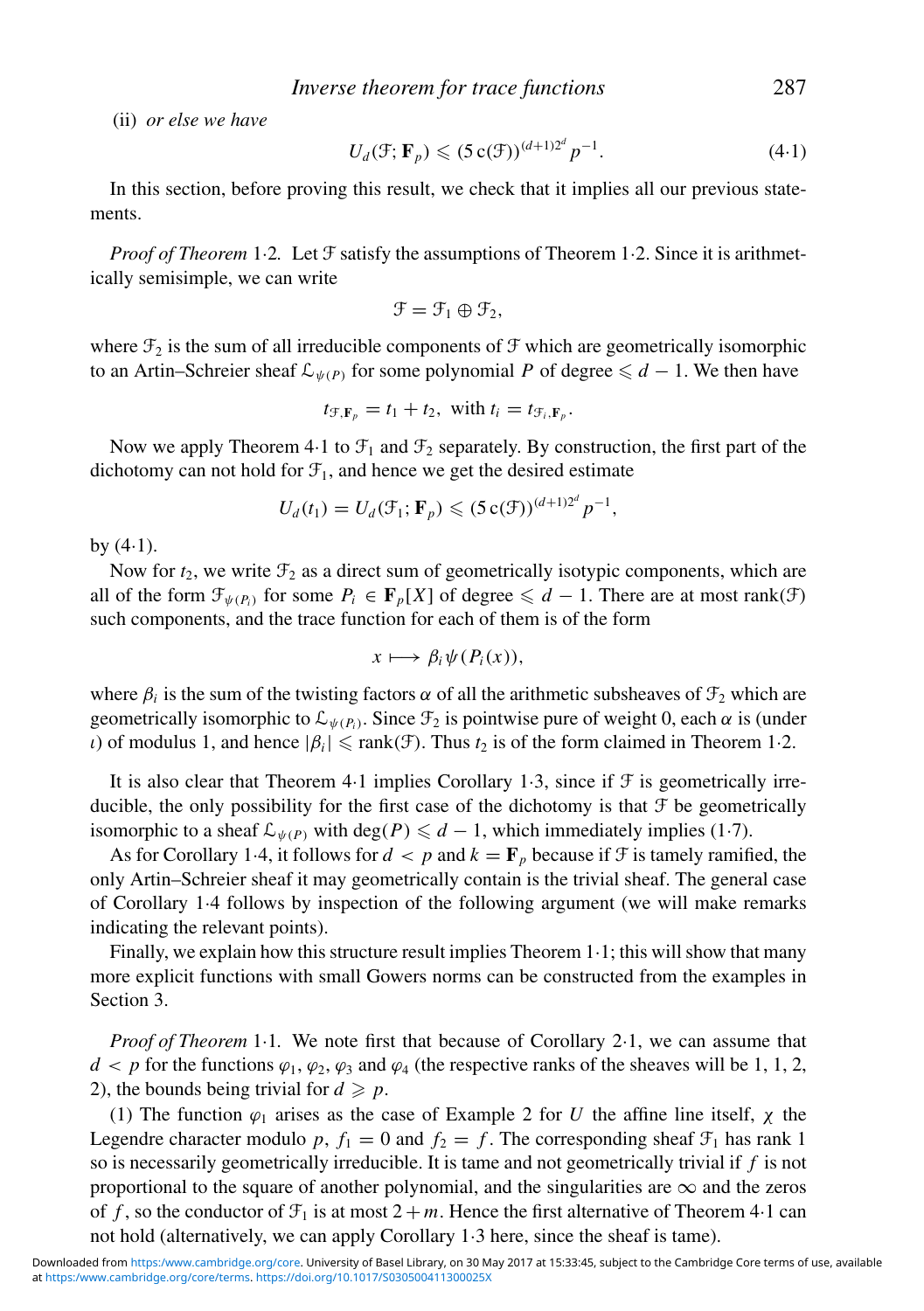(2) The function  $\varphi_2$  is the case of Example 2 for  $U = A^1 - \{0\}$ ,  $\chi = 1$ ,  $f_1(x) = x^{-1}$ . The corresponding sheaf  $\mathcal{F}_2$  is of rank 1 so geometrically irreducible. It is tamely ramified at  $\infty$ and wildly ramified with Swan conductor 1 at 0, so the conductor is 3. The classificaition of Artin–Schreier sheaves shows that the first alternative of Theorem 4·1 does not hold, so we obtain the desired bound.

(3) The function  $-\varphi_3$  is Example 3, where it is explained that the conductor is 4. The Kloosterman sheaf is geometrically irreducible (for instance, because it is the sheaf-theoretic Fourier transform of the previous sheaf  $\mathcal{F}_2$ , and the Fourier transform sends geometrically irreducible sheaves to irreducibles sheaves.) Since it is of rank 2, the first alternative of Theorem 4·1 is also impossible here, and we get the stated estimate.

(4) Let

$$
\mathcal{E}: v^2 = u(u-1)(u-x)
$$

denote the Legendre family of elliptic curves over **F***p*, viewed as an affine algebraic surface over  $A^1 - \{0, 1\}$  by the projection

$$
\pi \, : \, \begin{cases} \mathcal{E} \longrightarrow \mathbf{A}^1 - \{0, 1\} \\ (u, v, x) \longmapsto x. \end{cases}
$$

The function  $\varphi_4$  arises from the middle-extension to  $\mathbf{P}^1$  of the sheaf  $\mathcal{F}_4 = R^1 \pi_! \bar{\mathbf{Q}}_\ell(1/2)$ . This is a tame geometrically irreducible sheaf of rank 2, ramified at  $\{0, 1, \infty\}$ , so the conductor is 5 and we obtain the result as before.

#### 5. *Proof of the inverse theorem*

We will now prove Theorem 4·1. As can be expected, the argument is by induction on *d*, and the base case  $d = 1$  is an easy consequence of the Riemann Hypothesis, for any finite field:

PROPOSITION 5.1 (Inverse theorem for  $d = 1$ ). Let k be a finite field and let  $\mathfrak F$  be a *middle-extension sheaf on*  $\mathbf{A}^1/k$  which is pointwise pure of weight 0*. If*  $\mathcal{F} \otimes \overline{k}$  does not *contain a trivial subsheaf, then we have*

$$
U_1(\mathcal{F}; k) \leqslant 4 \mathbf{c}(\mathcal{F})^4 |k|^{-1}.
$$
\n
$$
(5.1)
$$

*Proof.* We have by definition

$$
U_1(\mathcal{F}; k) = \frac{1}{|k|^2} \sum_{(h,x)\in k^2} t_{\mathcal{F},k}(x+h) \overline{t_{\mathcal{F},k}(x)}
$$

$$
= \left| \frac{1}{|k|} \sum_{x\in k} t_{\mathcal{F},k}(x) \right|^2,
$$

and hence the estimate (5·1) follows immediately from Theorem 2·3, unless

$$
H_c^2(\mathbf{A}^1 \times \bar{k}, \mathcal{F}) + 0.
$$

But, if  $\mathcal{F}$  is lisse on the dense open subset *U* of  $\mathbf{A}^1$ , we have

$$
H_c^2(\mathbf{A}^1 \times \bar{k}, \mathcal{F}) = H_c^2(U \times \bar{k}, \mathcal{F}) = (\mathcal{F}_{\bar{\eta}})_{\pi_1(U \times \bar{k}, \bar{\eta})}(-1)
$$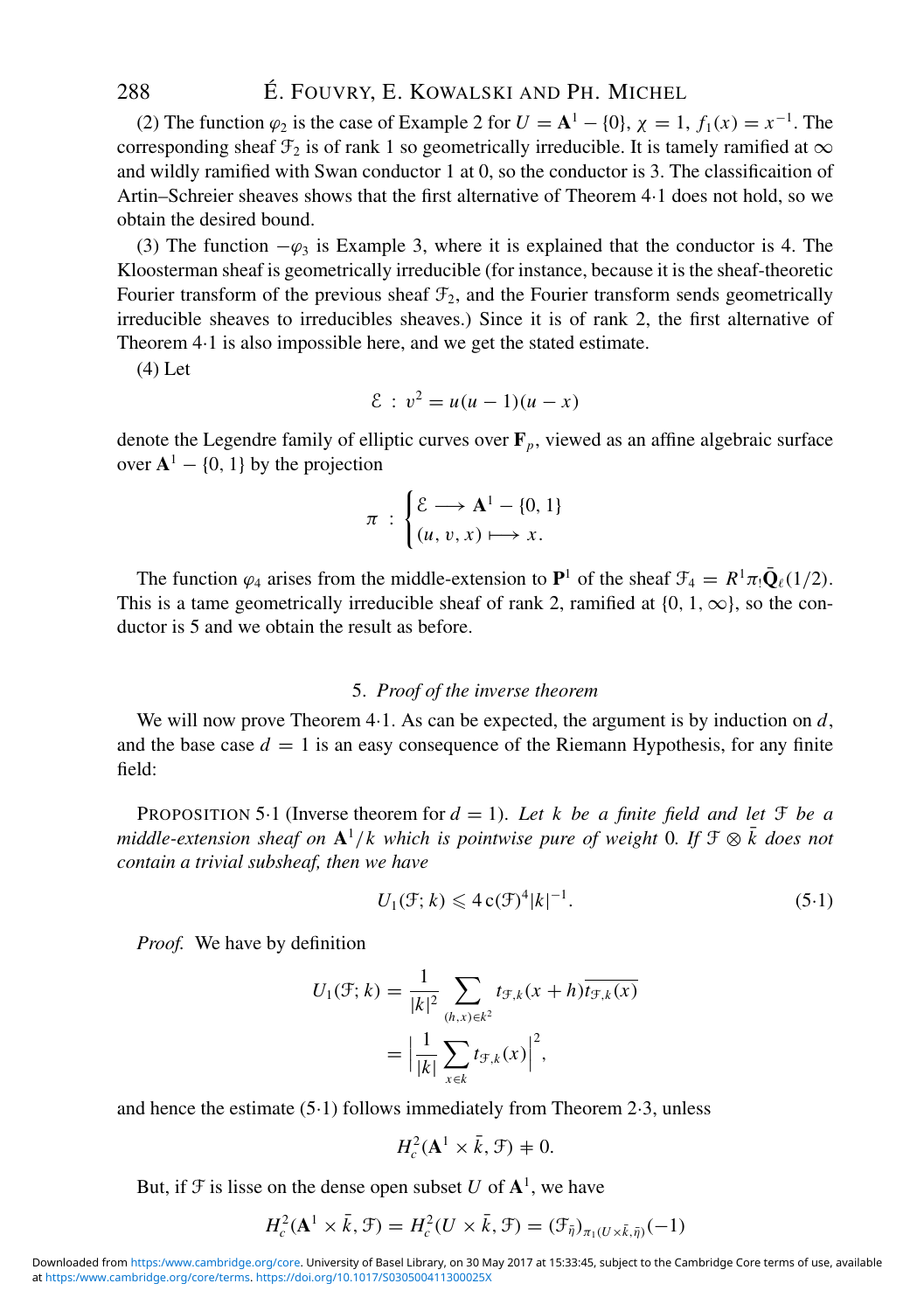by birational invariance and the coinvariant formula for the topmost cohomology of a lisse sheaf. Since  $\mathcal F$  is pointwise pure of weight 0 on U, it corresponds to a representation of  $\pi_1(U \times \bar{k}, \bar{\eta})$  which is geometrically semisimple (by results of Deligne [3]), and therefore

$$
(\mathcal{F}_{\bar{\eta}})_{\pi_1(U \times \bar{k}, \bar{\eta})} \neq 0
$$

implies that  $F$  contains a trivial summand.

We will now deal with  $U_d$ -pnorms,  $d \ge 2$ , using an induction on *d* based on (2·2). Precisely, consider the following statement, for a given integer  $d \geq 1$ :

**Inverse**(*d*). For any prime p with  $p > d$ , for any  $\ell \neq p$ , for any middle extension  $\ell$ -adic *sheaf*  $\mathcal{F}$  *on*  $\mathbf{A}^1/\mathbf{F}_p$ *, pointwise pure of weight* 0 *and arithmetically semisimple, either there exists an additive character*  $\psi$  *of*  $\mathbf{F}_p$ *, possibly trivial, and a polynomial*  $P \in \mathbf{F}_p[X]$  *of degree at most d* − 1 *such that*  $\mathcal F$  *contains geometrically a summand isomorphic to*  $\mathcal L_{\psi(P)}$ , or else *we have*

$$
U_d(\mathcal{F}; \mathbf{F}_p) \leqslant (5\,\mathrm{c}(\mathcal{F}))^{(d+1)2^d} p^{-1}.
$$

Note that Proposition 5·1 implies that **Inverse(**1**)** is valid, and that Theorem 4·1 simply states that **Inverse**(*d*) holds for all  $d \ge 1$ . Hence we will be done by induction once we show:

PROPOSITION 5.2 (Induction step). Let  $d \geq 1$  be such that **Inverse** $(d)$  holds. Then so  $does$  **Inverse** $(d + 1)$ *.* 

For the proof of Proposition 5·2, we will use two lemmas. Before stating the first, we introduce some terminology. Given a finite field *k* and an open dense subset  $U/k$  of  $\mathbf{A}^1/k$ , a lisse sheaf  $\mathcal F$  on  $U$  is called *induced* if it is arithmetically irreducible, and the corresponding representation of  $\pi_1(U, \bar{\eta})$  is isomorphic to an induced representation  $\text{Ind}_{H}^{\pi_1(U, \bar{\eta})} \varrho_0$ , for some proper normal finite-index subgroup *H* of  $\pi_1(U, \bar{\eta})$  containing  $\pi_1(U \times \bar{k}, \bar{\eta})$  and some irreducible representation  $\varrho_0$ . We need the following corollary of elementary representation theory: if  $\mathcal F$  is arithmetically irreducible on  $U$ , and is not induced, then it is geometrically isotypic.

LEMMA 5·3. *Let k be a finite field of characteristic p, and let* F *be a middle-extension* -*-adic sheaf on* **A**<sup>1</sup>/*k, which is arithmetically irreducible and lisse on some dense open set*  $U \hookrightarrow \mathbf{A}^1$ .

(1) *Either the sheaf* F *is geometrically isotypic on U, or its trace function is identically zero on U*(*k*)*.*

(2) Suppose that  $\mathcal F$  is geometrically isotypic, and let  $\rho$  denote the geometrically irredu*cible representation of*  $\pi_1(\bar{U}, \bar{\eta})$  *which corresponds to the isotypic component of*  $\mathcal{F}$ *. Suppose*  $further that, for some  $h \in k$ , some polynomial  $P \in k[X]$  and  $\ell$ -adic character  $\psi$ , we have a$ *geometric summand*

$$
\mathcal{L}_{\psi(P)} \longleftrightarrow [+h]^*\mathcal{F} \otimes D(\mathcal{F})
$$

*on U. Then we have a geometric isomorphism*

$$
[+h]^*\mathcal{F} \simeq \mathcal{F} \otimes \mathcal{L}_{\psi(P)}.
$$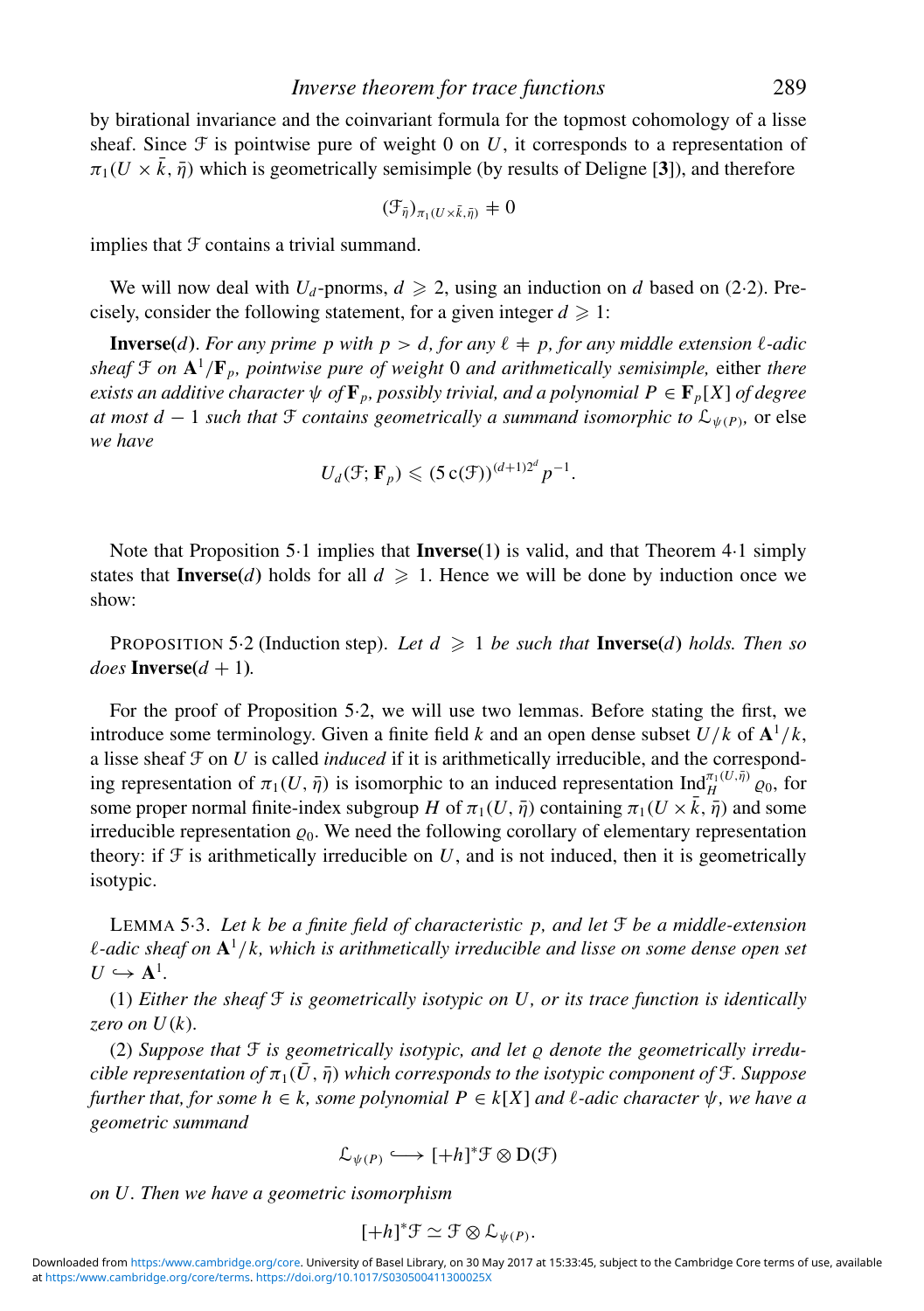*Proof.* (1) follows from the remark before the statement: if  $\mathcal F$  is not geometrically isotypic, then it is induced so that, on  $U$ , the corresponding representation  $\varrho$  is given by

$$
\varrho \simeq \mathrm{Ind}_H^{\pi_1(U,\bar{\eta})} \varrho_0.
$$

It is however elementary that, in this situation, the character of  $\rho$  is identically zero on the non-trivial cosets of *H*, and all Frobenius Fr<sub>*x*,*k*</sub> corresponding to  $x \in U(k)$  have this property since we have

$$
H = \{ g \in \pi_1(U, \bar{\eta}) \mid \deg(g) \equiv 0 \pmod{m} \}
$$

for some  $m \geq 2$ , where deg is the degree which gives an isomorphism

$$
\deg\,:\, \pi_1(U,\bar{\eta})/\pi_1(U\times\bar{k},\bar{\eta})\longrightarrow \hat{\mathbf{Z}},
$$

and since deg(Fr<sub>*x*,*k*</sub>) = −1 for all  $x \in U(k)$ .

(2) We have a geometric isomorphism  $\mathcal{F} \simeq n\varrho$  on *U*, for some  $n \geq 1$ . Then the assumption gives

$$
\mathcal{L}_{\psi(P)} \longleftrightarrow [+h]^* \mathcal{F} \otimes D(\mathcal{F}) \simeq n^2([+h]^* \varrho \otimes \varrho'),
$$

on *U*, and since the right-hand side is isotypic and the left-hand side irreducible, we derive the existence of a geometric injection

$$
\mathcal{L}_{\psi(P)} \longleftrightarrow [+h]^* \varrho \otimes \varrho',
$$

and therefore of a geometric isomorphism

$$
[+h]^*\varrho\simeq\varrho\otimes\mathcal{L}_{\psi(P)},
$$

and hence

$$
[+h]^*\mathcal{F} \simeq \mathcal{F} \otimes \mathcal{L}_{\psi(P)}
$$

by taking copies of this, first on  $U$ , and then on  $A<sup>1</sup>$  because the sheaves involved are middleextensions.

The next lemma gives some properties of lisse sheaves on  $A_{F_p}^1$  which are (geometrically) "almost" invariant under some non-trivial translations. It complements certain results of [**5**] (where the invariance under homographies in  $PGL<sub>2</sub>$  acting on the projective line is a crucial issue, and where only the base field  $k = \mathbf{F}_p$  is considered.) This is also where the restriction to  $k = \mathbf{F}_p$  occurs; roughly speaking, to extend Theorem 1.2 to any finite field of characteristic  $p$ , we would need a similar statement as the second part of this lemma to be valid when *G* is an arbitrary finite subgroup of  $\bar{\mathbf{F}}_p$ . However, if  $\mathcal{F}$  is tame, the statement is vacuously true (with no assumption on  $d$  in (2)), simply because there is no non-trivial tame sheaf which is lisse on **A**1.

LEMMA 5-4. Let  $\bar{k}$  be an algebraic closure of  $\mathbf{F}_p$ ,  $\ell + p$  an auxiliary prime. Let  $\mathfrak{F}$  be a lisse  $\ell$ -adic sheaf on  $A^1/\bar{k}$  such that  $\mathfrak F$  is irreducible and non-trivial.

(1) We have Swan<sub>∞</sub>(F) ≥ rank(F), with equality if and only if F is isomorphic to  $\mathcal{L}_{\psi}$  for some non-trivial  $\ell$ -adic additive character.

(2) Let  $d < p-1$  be given. Suppose there exists a cyclic subgroup  $G ⊂ \overline{k}$  of order p such *that we have isomorphisms*

$$
[+h]^*\mathcal{F} \simeq \mathcal{F} \otimes \mathcal{L}_{\psi(P_h)} \tag{5.2}
$$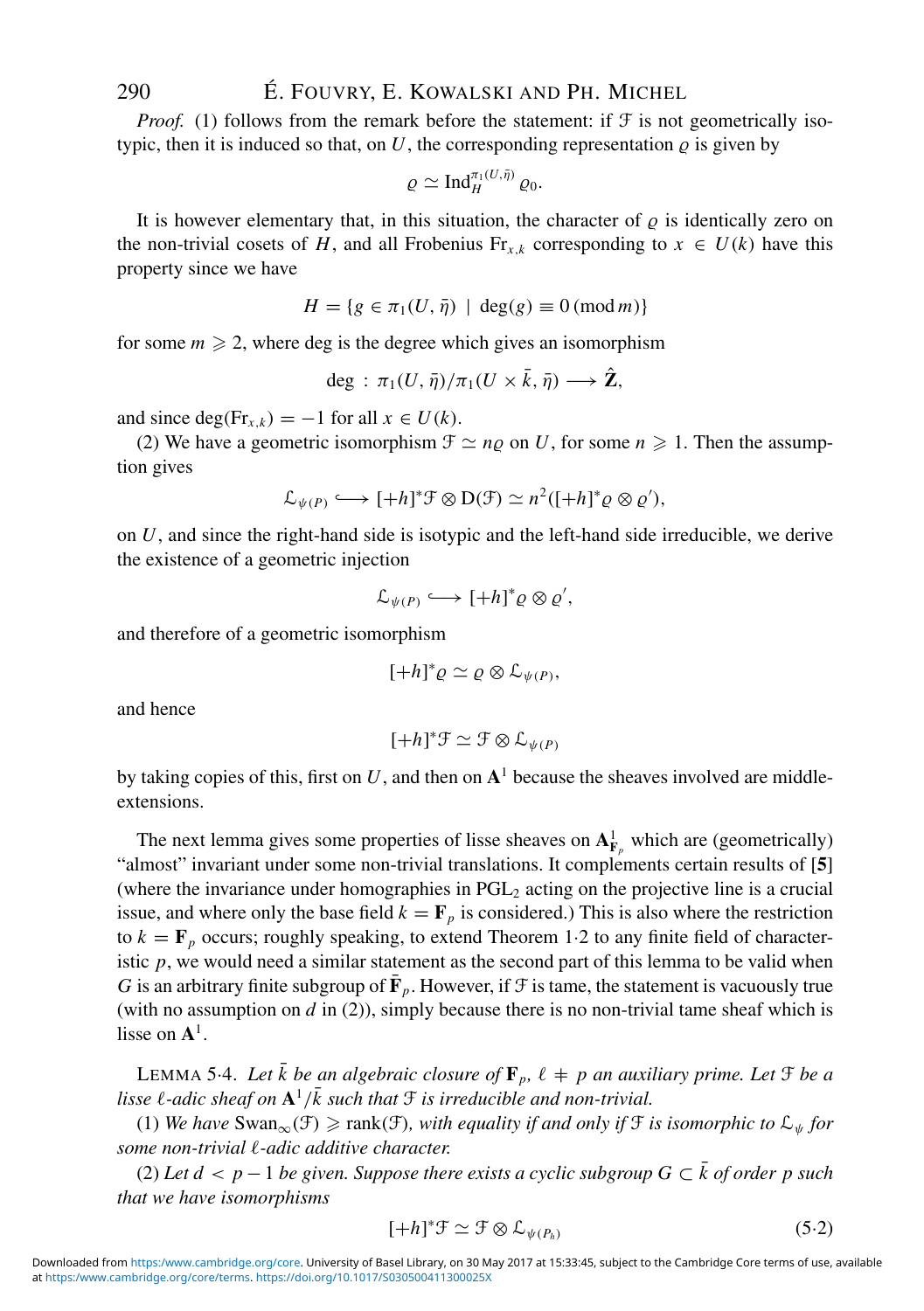*on* **A**<sup>1</sup> *for all h* ∈ *G*, where  $P_h$  ∈  $\overline{k}[X]$  *has degree* ≤ *d. Then*  $\overline{F}$  *is either isomorphic to*  $\mathcal{L}_{\psi(0)}$  *for some non-trivial additive character*  $\psi$  *and polynomial Q of degree*  $\leq d + 1$ *, or it satisfies*

$$
\mathrm{Swan}_{\infty}(\mathcal{F}) \geqslant p + \mathrm{rank}(\mathcal{F}).
$$

*Proof.* (1) Since the geometric fundamental group of  $A<sup>1</sup>$  is topologically generated by the inertia subgroups and  $\mathcal F$  is lisse on  $\mathbf A^1$ , we see first that  $\mathcal F$  is irreducible as representation of the inertia group  $I(\infty)$  at  $\infty$ .

Since  $\mathcal{F}$  is lisse on  $\mathbf{A}^1$  and non-trivial, we have  $H_c^0(\mathbf{A}^1, \mathcal{F}) = H_c^2(\mathbf{A}^1, \mathcal{F}) = 0$ , and by the Euler–Poincaré formula, we get

$$
\dim H_c^1(\mathbf{A}^1, \mathcal{F}) = -\chi_c(\mathbf{A}^1, \mathcal{F}) = \mathrm{Swan}_{\infty}(\mathcal{F}) - \mathrm{rank}(\mathcal{F}),
$$

since the Euler–Poincaré characteristic of  $A<sup>1</sup>$  is 1. Now, the left-hand side is a non-negative integer, and we therefore deduce

$$
Swan_{\infty}(\mathcal{F}) \geqslant \text{rank}(\mathcal{F}),
$$

which is the first claim.

Now suppose there is equality. Since  $\mathcal F$  is irreducible as an  $I(\infty)$  representation, it has a unique break  $\lambda$  at  $\infty$  such that  $\text{Swan}_{\infty}(\mathcal{F}) = \lambda \text{rank}(\mathcal{F})$ . We therefore have equality if and only if  $\lambda = 1$ .

We can now apply the "break-lowering lemma" in [**12**, theorem 8·5·7] (it is applicable because  $\mathcal F$  is already  $I(\infty)$ -irreducible). This shows that there exists a non-trivial additive *l*-adic character  $\psi$  of *k* such that  $\mathcal{G} = \mathcal{F} \otimes \mathcal{L}_{\psi(X)}$  has all breaks < 1. But  $\mathcal{G}$  is lisse on  $\mathbf{A}^1$  and still irreducible as  $I(\infty)$  representation. We claim that  $\mathcal G$  is (geometrically) trivial. Indeed, otherwise the inequality above would be applicable to G and would give

$$
rank(\mathcal{F}) = rank(\mathcal{G}) \leqslant Swan_{\infty}(\mathcal{G}) < Swan_{\infty}(\mathcal{F}),
$$

which is a contradiction. Hence  $G$  is geometrically trivial, and we get a geometric isomorphism  $\mathfrak{F} \simeq \mathfrak{L}_{\bar{w}}$ .

(An alternative proof of the equality case goes as follows: if  $\mathcal F$  were not of this form, it would be a Fourier sheaf in the sense of  $[13, \text{ section } 7 \cdot 3 \cdot 5]$ ; since it is lisse on  $\mathbf{A}^1$  with all breaks at  $\infty$  larger than 1, denoting by G its Fourier transform, the latter would be lisse at 0 by [**13**, lemma 7·3·9 (3)] and we would get

$$
Swan_{\infty}(\mathcal{F}) = rank(\mathcal{F}) + rank(\mathcal{G}) > rank(\mathcal{F}),
$$

by  $[13, \text{lemma } 7 \cdot 3 \cdot 9, (2)]$ , since  $\Im$  is also irreducible by  $[13, \text{theorem } 7 \cdot 3 \cdot 8, (3)]$ , hence has non-zero rank.)

(2) The finite subgroup *G* ⊂  $\bar{k}$  is cyclic, hence generated by some 0  $\pm h \in \bar{k}$ . Since  $d < p - 1$ , we can find a polynomial  $Q \in \overline{k}[X]$  of degree  $\leq d + 1$  such that

$$
Q(X+h) - Q(X) = P_h.
$$

We now form the sheaf  $\mathcal{F}_1 = \mathcal{F} \otimes \mathcal{L}_{\psi(O)}$ . It is lisse on  $\mathbf{A}^1$ , and we have

$$
[+x]^*\mathcal{F}_1 \simeq \mathcal{F}_1
$$

for any  $x \in G = \mathbf{F}_p h$ . Denoting

$$
\phi\,:\,\mathbf{A}^1 \longrightarrow \mathbf{A}^1/G \simeq \mathbf{A}^1
$$

at [https:/www.cambridge.org/core/terms.](https:/www.cambridge.org/core/terms) <https://doi.org/10.1017/S030500411300025X> Downloaded from <https:/www.cambridge.org/core>. University of Basel Library, on 30 May 2017 at 15:33:45, subject to the Cambridge Core terms of use, available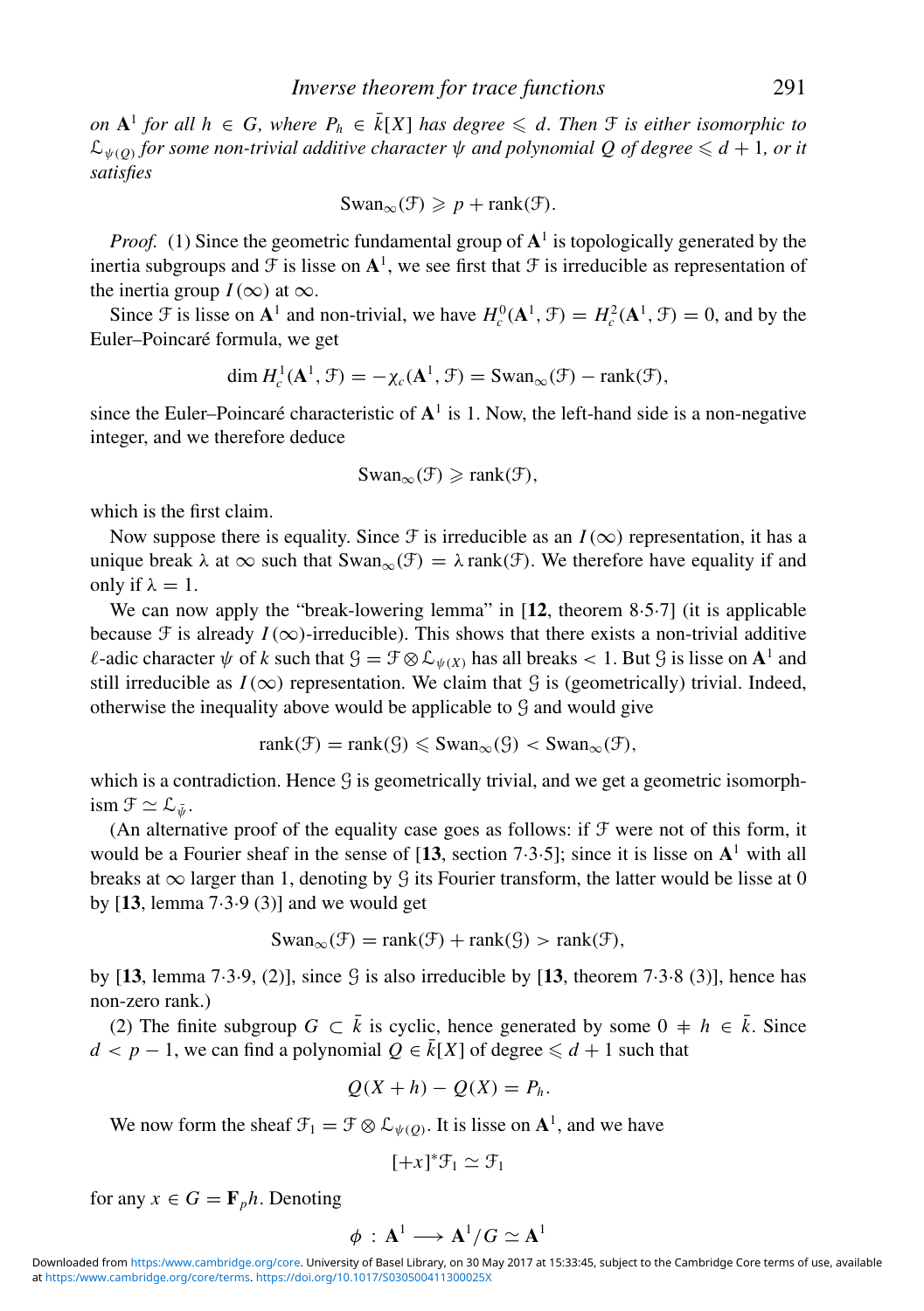the quotient map for the action of *G* on  $A<sup>1</sup>$ , the fact that *G* is cyclic of order *p* implies that there exists a sheaf  $\mathcal{F}_2$  on  $\mathbf{A}^1/G$  such that

$$
\mathcal{F}_1 \simeq \phi^*(\mathcal{F}_2).
$$

We then use the invariance of Swan conductors under pushforward for virtual representations of degree 0 (see references in [**14**, p. 286, line 3]), i.e., the formula

$$
\text{Swan}_{\infty}(\phi^*\mathcal{F}_2 - \text{rank}(\mathcal{F}_2)\bar{\mathbf{Q}}_\ell) = \text{Swan}_{\infty}(\phi_*(\phi^*\mathcal{F}_2 - \text{rank}(\mathcal{F}_2)\bar{\mathbf{Q}}_\ell)),
$$

where − refers to the Grothendieck ring of lisse sheaves on **A**1. The left-hand side is equal to

$$
Swan_{\infty}(\phi^* \mathcal{F}_2) = Swan_{\infty}(\mathcal{F}_1),
$$

while the right-hand side is equal to

$$
\text{Swan}_{\infty}(\phi_*(\phi^*\mathcal{F}_2 - \text{rank}(\mathcal{F}_2)\bar{\mathbf{Q}}_\ell)) = \sum_{\eta \in \hat{G}} (\text{Swan}_{\infty}(\mathcal{F}_2 \otimes \mathcal{L}_\eta) - \text{rank}(\mathcal{F}_2) \text{Swan}_{\infty}(\mathcal{L}_\eta))
$$

$$
= \sum_{\eta \in \hat{G}} (\text{Swan}_{\infty}(\mathcal{F}_2 \otimes \mathcal{L}_\eta) - \text{rank}(\mathcal{F}_2)) + \text{rank}(\mathcal{F}_2),
$$
(5.3)

where  $\eta$  runs over  $\ell$ -adic characters of G, and the  $\mathcal{L}_{\eta}$  are the corresponding lisse sheaves on **A**1.

Since F is irreducible, so is  $\mathcal{F}_2$ , and the twists  $\mathcal{F}_2 \otimes \mathcal{L}_n$  in the sum. If one term in this sum is zero, we get

$$
\mathrm{Swan}_{\infty}(\mathcal{F}_2 \otimes \mathcal{L}_\eta) = \mathrm{rank}(\mathcal{F}_2 \otimes \mathcal{L}_\eta)
$$

and therefore, by the equality case of (1), we have

$$
\mathcal{F}_2 \simeq \mathcal{L}_{\bar{\eta}} \otimes \mathcal{L}_{\psi'}
$$

for some additive character  $\psi'$ . Pulling back under  $\phi$ , it follows that  $\mathcal{F}_1$  is also an Artin-Scheier sheaf  $\mathcal{L}_{\psi(aX)}$  for some *a*, and hence

$$
\mathcal{F} \simeq \mathcal{L}_{\psi(aX)} \otimes \mathcal{L}_{\psi(-Q)}
$$

in that case.

On the other hand, if none of the terms in the sum vanishes, we get

$$
\text{Swan}_{\infty}(\mathcal{F}_1) = \text{Swan}_{\infty}(\phi^* \mathcal{F}_2) \geqslant p + \text{rank}(\mathcal{F}_1).
$$

In particular, by assumption, this is  $> d$ , and hence

$$
\mathrm{Swan}_{\infty}(\mathcal{F}) = \mathrm{Swan}_{\infty}(\mathcal{F}_1 \otimes \mathcal{L}_{\psi(-Q)}) = \mathrm{Swan}_{\infty}(\mathcal{F}_1) \geqslant p + \mathrm{rank}(\mathcal{F}).
$$

The final lemma gives an upper-bound for the conductor of  $\xi_h(\mathcal{F})$ .

LEMMA 5.5. Let  $\mathcal{F}$  *be a middle-extension sheaf on*  $\mathbf{A}^1/\bar{\mathbf{F}}_p$  *and*  $h \in \bar{\mathbf{F}}_p$  *such that the set of singularities of* F *and* [+*h*] <sup>∗</sup>F *in* **A**<sup>1</sup> *are distinct. Then the conductor of* ξ*h*(F) *satisfies*

$$
\mathord{\text{\rm c}}(\xi_h(\mathcal F)) \leqslant 5 \, \mathord{\text{\rm c}}(\mathcal F)^2.
$$

 $\mathsf{cc}(\xi_h(\mathcal F))\leqslant 5\, \mathsf{c}(\mathcal F)^2.$ Downloaded from <https:/www.cambridge.org/core>. University of Basel Library, on 30 May 2017 at 15:33:45, subject to the Cambridge Core terms of use, available at [https:/www.cambridge.org/core/terms.](https:/www.cambridge.org/core/terms) <https://doi.org/10.1017/S030500411300025X>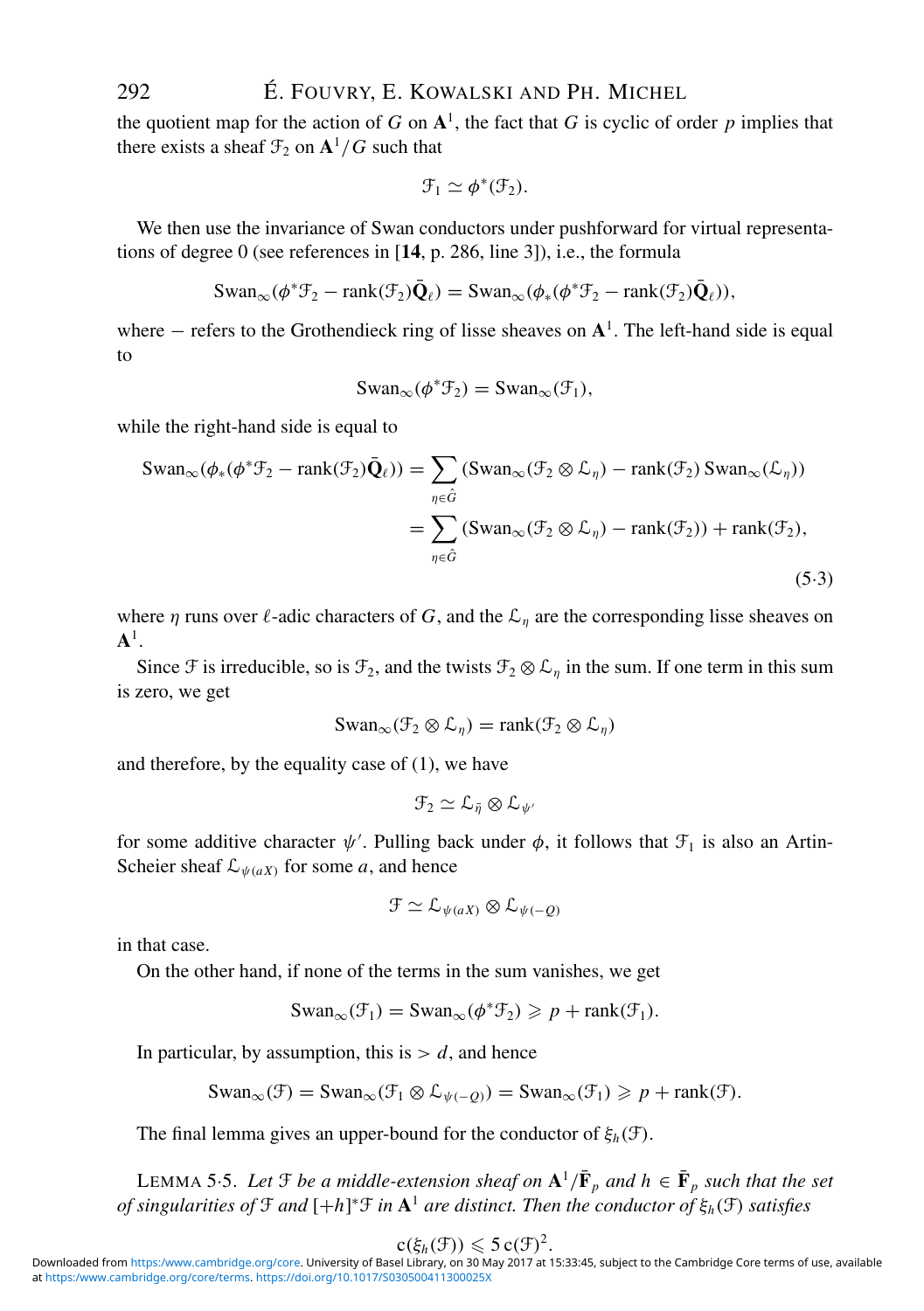*Proof.* Indeed, since the singularities are disjoint, we have

$$
\mathsf{c}(\xi_h(\mathcal{F})\leqslant \text{rank}(\mathcal{F})^2+2\,\text{rank}(\mathcal{F})\sum_{x\in S}\text{Swan}_x(\mathcal{F})+\text{Swan}_{\infty}(\xi_h(\mathcal{F})).
$$

But from known properties of Swan conductors [**4**, (3·2)], we have

$$
\mathrm{Swan}_{\infty}(\xi_h(\mathcal{F})) \leqslant \mathrm{rank}(\mathcal{F}) \mathrm{Swan}_{\infty}([+h]^*\mathcal{F}) + \mathrm{rank}(\mathcal{F}) \mathrm{Swan}_{\infty}(D(\mathcal{F})) \leqslant 2\,c(\mathcal{F})^2,
$$

hence the result.

We are now able to conclude the inductive proof of the inverse theorem. The reader is encouraged to check the tame case, for an arbitrary finite field and with no assumption on *d* compared with the characteristic *p*.

*Proof of Proposition* 5.2. We start with the data for a case of **Inverse** $(d+1)$ : *p* is a prime number  $> d + 1$ , F is a middle-extension sheaf of weight 0 on  $\mathbf{A}^1/\mathbf{F}_p$  which is pointwise pure of weight 0 and arithmetically semisimple. We will show that one of the two conditions in **Inverse**( $d+1$ ) holds. For notational simplicity, we write  $c = c(\mathcal{F})$  and  $S = \text{Sing}(\mathcal{F}) \cap A^1$ .

Let  $U/\mathbf{F}_p$  be the complement of the singularities *S* of  $\mathcal{F}$  in  $\mathbf{A}^1/\mathbf{F}_p$ , so that  $\mathcal{F}$  is lisse on  $U/\mathbf{F}_p$ . Let

$$
\mathcal{F} = \bigoplus_{1 \leq i \leq r} \mathcal{F}_i
$$

be a decomposition of  $\mathcal F$  into direct sum of arithmetically irreducible middle-extension sheaves. Note that  $r \leq \text{rank}(\mathcal{F}) \leq c$  and each  $\mathcal{F}_i$  also has conductor  $\leq c$ , and hence we have

$$
U_{d+1}(\mathcal{F}; \mathbf{F}_p) \leq c^{2^{d+1}} \sum_{i=1}^r U_{d+1}(\mathcal{F}_i; \mathbf{F}_p).
$$
 (5.4)

We now consider a fixed *i*, and the arithmetically irreducible sheaf  $\mathcal{F}_i$ . If  $\mathcal{F}_i$  is induced, its trace function is zero on U, and is bounded by rank( $\mathcal{F}_i$ )  $\leq c$  on the complement, which contains at most *c* points, so that a trivial estimate gives

$$
U_{d+1}(\mathcal{F}_i; \mathbf{F}_p) \leqslant \frac{c^{1+2^{d+1}}}{p}.\tag{5.5}
$$

Now we assume that  $\mathcal{F}_i$  is not induced. By Lemma 2.2, noting that the singularities of  $\mathcal{F}_i$ are among those of F, we have the inductive formula

$$
U_{d+1}(\mathcal{F}_i; \mathbf{F}_p) = \frac{1}{p} \sum_{h \in \mathbf{F}_p - E} U_d(\xi_h(\mathcal{F}_i); \mathbf{F}_p) + \theta \frac{c^{2 + 2^{d+1}}}{p}
$$
(5.6)

with  $|\theta| \leq 1$ , where

 $E = \{h \in \mathbf{F}_p^{\times} \mid S \cap (S - h) \neq \emptyset\}.$ 

Each term in the sum can be trivially bounded by

$$
\frac{1}{p}U_d(\xi_h(\mathcal{F}_i); \mathbf{F}_p) \leqslant \text{rank}(\xi_h(\mathcal{F}_i))^{2^d} p^{-1} = \text{rank}(\mathcal{F}_i)^{2 \cdot 2^d} p^{-1} \leqslant c^{2^{d+1}} p^{-1}
$$
\n(5.7)

(which we can therefore use for some exceptional *h*, provided their number is not too large in terms of *c*).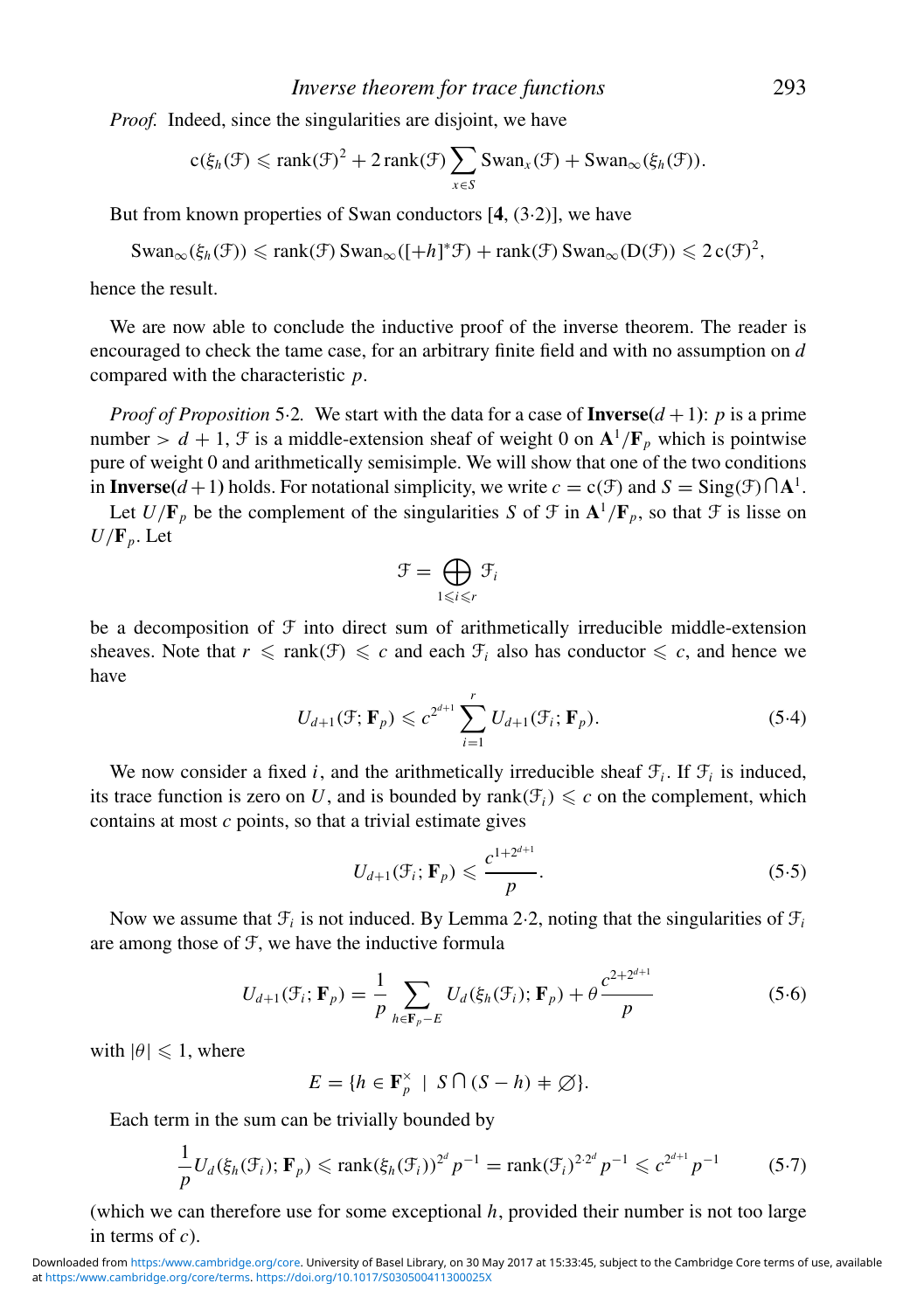Furthermore, we know that for each  $h \in \mathbf{F}_p^{\times} - E$ , the sheaf  $\xi_h(\mathcal{F}_i)$  is a middle-extension sheaf, lisse on  $U_h = U \cap (U - h)$  and pointwise pure of weight 0. By Lemma 5.5, its conductor is  $\leq 5c^2$ .

We can therefore apply the induction assumption **Inverse** $(d)$ . We obtain the bound

$$
U_d(\xi_h(\mathcal{F}_i); \mathbf{F}_p) \leq (5 \operatorname{c}(\xi_h \mathcal{F}_i))^{(d+1)2^d} p^{-1} \leq (5c)^{(d+1)2^{d+1}} p^{-1}, \tag{5.8}
$$

for all those  $h \in \mathbf{F}_p^{\times} - E$  such that there does *not* exist some  $P_h \in \mathbf{F}_p[X]$  with  $\text{deg}(P_h) \leq$ *d* − 1 with a geometric embedding

$$
\mathcal{L}_{\psi(P)} \longleftrightarrow \xi_h(\mathcal{F}_i) = [+h]^* \mathcal{F}_i \otimes D(\mathcal{F}_i).
$$

We denote by  $F_i \subset \mathbf{F}_p - E$  the set of exceptional *h* for which this last property holds (including  $h = 0$ ). By Lemma 5·3, (2), if  $h \in F_i$ , we have a geometric isomorphism

$$
[+h]^*\mathcal{F}_i \simeq \mathcal{F}_i \otimes \mathcal{L}_{\psi(P_h)}
$$

for some polynomial  $P_h$  of degree  $\le d - 1$ , and hence

 $F_i \subset G = \{ h \in \mathbf{F}_p \mid [+h]^* \mathcal{F}_i \text{ is geometrically isomorphic to }$ 

 $\mathcal{F}_i \otimes \mathcal{L}_{\psi(P)}$  for some *P* of degree  $\leq d-1$ .

This subset *G* is an additive subgroup of  $\mathbf{F}_p$ , hence either trivial or equal to  $\mathbf{F}_p$ . In the former case, we are done. Otherwise, we first note that if  $\mathcal{F}_i$  has a singularity  $a \in \mathbf{A}^1$ , all elements in its orbit under the action of *G* are also singularities, i.e.,  $|G| \leq c$ . We can apply (5·7) for all  $h \in G$ , getting a contribution

$$
\leqslant |G|c^{2^{d+1}}p^{-1} \leqslant c^{1+2^{d+1}}p^{-1} \tag{5.9}
$$

for these terms.

The other possibility is that  $\mathcal{F}_i$  is lisse on  $\mathbf{A}^1$ . We can then apply Lemma 5.4, (2) (to the geometrically irreducible component of the arithmetically irreducible but non-induced sheaf  $\mathcal{F}_i$ )) and two possibilites arise: either  $\mathcal{F}_i$  is geometrically isomorphic to a direct sum of copies of  $\mathcal{L}_{\psi(Q)}$  for some polynomial Q of degree  $\leq d$ , or otherwise we have

$$
c \geqslant \mathrm{Swan}_{\infty}(\mathcal{F}_i) \geqslant |G| = p,
$$

in which case we also get the bound (5·9) for this contribution.

Combining (5·4), (5·5), (5·9) and the average of the inductive bounds (5·8), we get

$$
U_{d+1}(\mathcal{F};\mathbf{F}_p)\leqslant Ap^{-1},
$$

where

$$
A = c^{2^{d+1}} \left\{ c^{1+2^{d+1}} + c^{2+2^{d+1}} + (5c)^{(d+1)2^{d+1}} \right\},
$$

and in order to finish the induction, we must check that  $A \leq (5c)^{(d+2)2^{d+1}}$ , for  $d \geq 1$ , which is easily done, e.g., using the bound

$$
c^{2^{d+1}} \times \left\{ c^{1+2^{d+1}} + c^{2+2^{d+1}} \right\} \leq 2c^{(d+2)2^{d+1}}.
$$

Acknowledgements. Thanks to R. Pink for help with questions concerning  $\ell$ -adic cohomology, and to J. Wolf for interesting discussions concerning Gowers norms. Thanks to F. Jouve for his remarks and comments concerning the manuscript, and thanks also to B. Green for suggesting the inclusion of a concrete statement like Theorem 1·1.